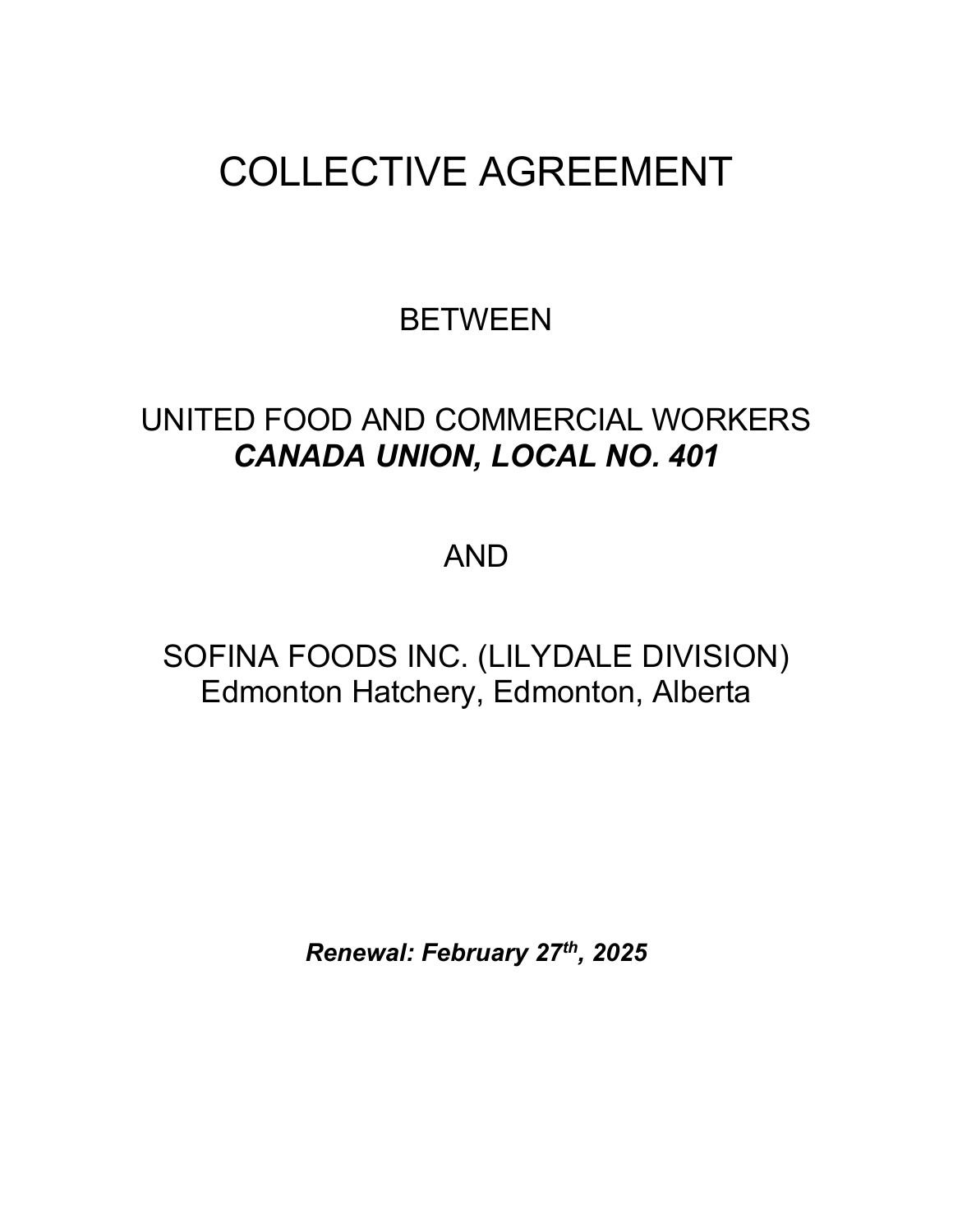<span id="page-1-0"></span>

| Index           |                                             |                |  |  |  |
|-----------------|---------------------------------------------|----------------|--|--|--|
| Article:        | Description:                                | Page:          |  |  |  |
| 1               | <b>Purpose of Agreement</b>                 |                |  |  |  |
| $\overline{2}$  | <b>Recognition and Scope</b>                |                |  |  |  |
| 3               | <b>Union Security</b>                       | $\overline{2}$ |  |  |  |
| 4               | <b>Deduction of Dues</b>                    | $\overline{2}$ |  |  |  |
| 5               | <b>Shop Stewards</b>                        | 4              |  |  |  |
| 6               | <b>No Discrimination</b>                    | 5              |  |  |  |
| $\overline{7}$  | Seniority                                   | 5              |  |  |  |
| 8               | Management                                  | 7              |  |  |  |
| 9               | <b>Grievance Procedure</b>                  | 9              |  |  |  |
| 10              | <b>Job Classifications and Pay</b>          | 12             |  |  |  |
| 11              | <b>Hours of Work</b>                        | 13             |  |  |  |
| 12              | Overtime                                    | 15             |  |  |  |
| 13              | <b>Recognized Holidays</b>                  | 16             |  |  |  |
| 14              | <b>Annual Vacation Leave</b>                | 18             |  |  |  |
| 15              | <b>Benefits</b>                             | 19             |  |  |  |
| 16              | Leave of Absence                            | 20             |  |  |  |
| 17              | Separation of Employment                    | 23             |  |  |  |
| 18              | Safety & Health                             | 23             |  |  |  |
| 19              | <b>Sick Leave</b>                           | 24             |  |  |  |
| 20              | No Strikes or Lockouts                      | 25             |  |  |  |
| 21              | General                                     | 25             |  |  |  |
| 22              | Duration of Agreement                       | 27             |  |  |  |
| <b>Schedule</b> |                                             |                |  |  |  |
| A               | <b>Wage Rates and Shift Premiums</b>        | 29             |  |  |  |
| <b>Schedule</b> |                                             |                |  |  |  |
| B               | <b>Benefits</b>                             | 31             |  |  |  |
| LOU#1           | <b>Common Anniversary Date for Vacation</b> | 33             |  |  |  |
| <b>LOU#2</b>    | <b>Public Health Emergency</b>              | 33             |  |  |  |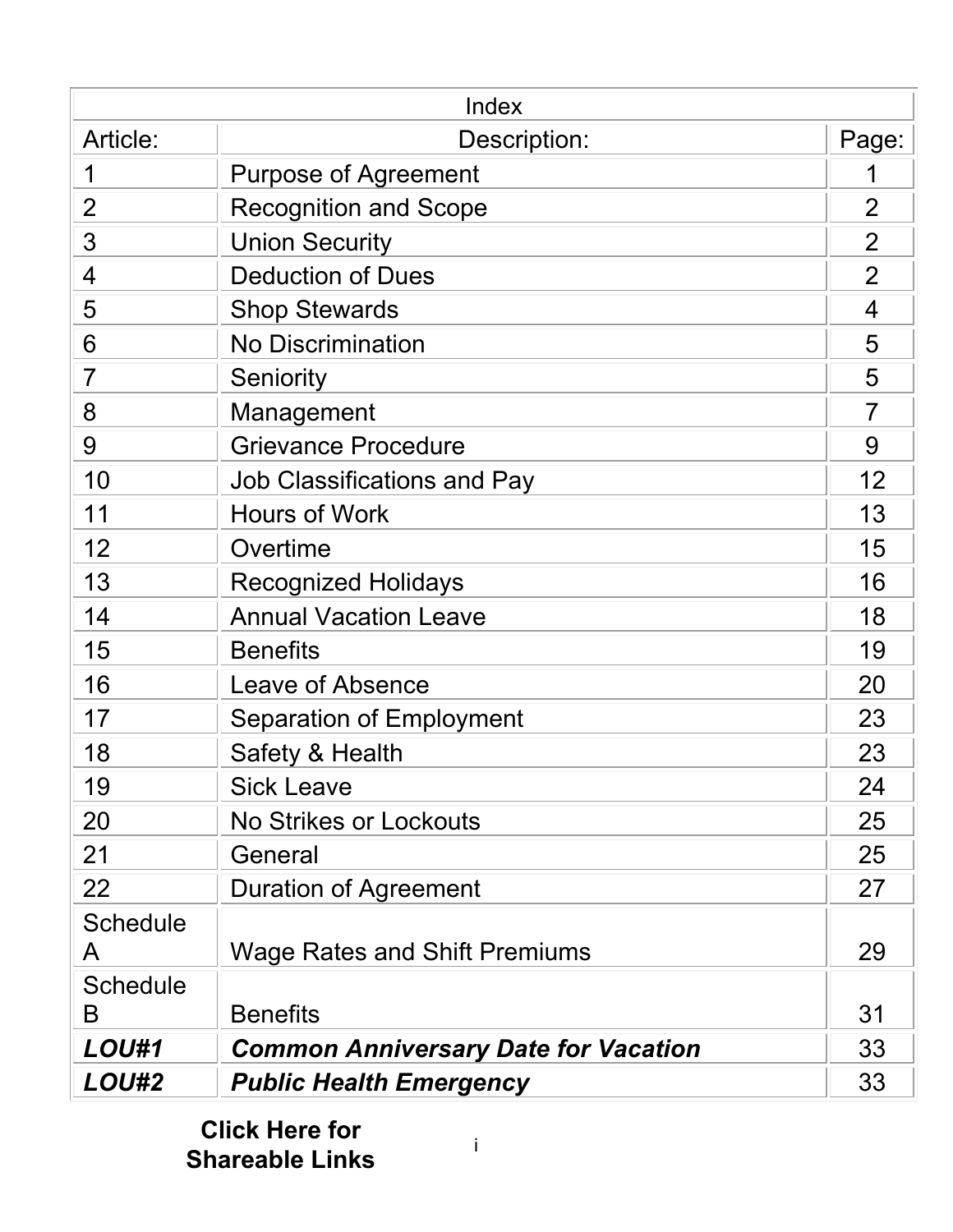| <b>Alphabetical Index</b>                   |                   |                 |  |  |  |
|---------------------------------------------|-------------------|-----------------|--|--|--|
| Description:                                | Article:          | Page:           |  |  |  |
| <b>Annual Vacation Leave</b>                | 14                | 18              |  |  |  |
| Approval                                    | 5.03              | 4               |  |  |  |
| Arbitration                                 | 9.04              | 11              |  |  |  |
| <b>Bargaining Unit</b>                      | 2.01              | $\overline{2}$  |  |  |  |
| <b>Benefits</b>                             | 15                | 19              |  |  |  |
| <b>Benefits</b>                             | <b>Schedule B</b> | 31              |  |  |  |
| <b>Bereavement</b> Leave                    | 16.04             | 21              |  |  |  |
| Clothing                                    | 21.01             | 25              |  |  |  |
| <b>Common Anniversary Date for Vacation</b> | LOU#1             | 33              |  |  |  |
| <b>Compensation Programs</b>                | 10.04             | 13              |  |  |  |
| Day Off in Lieu                             | 13.04             | 17              |  |  |  |
| <b>Deduction of Dues</b>                    | 4                 | 2               |  |  |  |
| <b>Definition of Grievance</b>              | 9.01              | 9               |  |  |  |
| <b>Dues Check-Off</b>                       | 4.01              | $\overline{2}$  |  |  |  |
| <b>Dues Remittances</b>                     | 4.02              | 3               |  |  |  |
| <b>Duration of Agreement</b>                | 22                | 27              |  |  |  |
| <b>Education and Training Fund</b>          | 21.04             | 26              |  |  |  |
| <b>Effect of Decision</b>                   | 9.06              | 11              |  |  |  |
| General                                     | 21                | 25              |  |  |  |
| <b>Grievance Procedure</b>                  | 9                 | 9               |  |  |  |
| <b>Holiday Pay and Compressed Work Week</b> | 13.05             | 17              |  |  |  |
| <b>Holiday Pay Entitlement</b>              | 13.03             | 16              |  |  |  |
| <b>Holiday Pay Calculation</b>              | 13.02             | 16              |  |  |  |
| <b>Hours of Work</b>                        | 11                | 13              |  |  |  |
| <b>Job Classifications and Pay</b>          | 10                | 12 <sub>2</sub> |  |  |  |
| <b>Joint Health and Safety Committee</b>    | 18.01             | 23              |  |  |  |
| <b>Jury Duty</b>                            | 16.06             | 22              |  |  |  |
| <b>Layoff and Recall</b>                    | 7.07              | $\overline{7}$  |  |  |  |
| Leave of Absence                            | 16                | 20              |  |  |  |
| <b>Loss of Seniority</b>                    | 7.03              | 5               |  |  |  |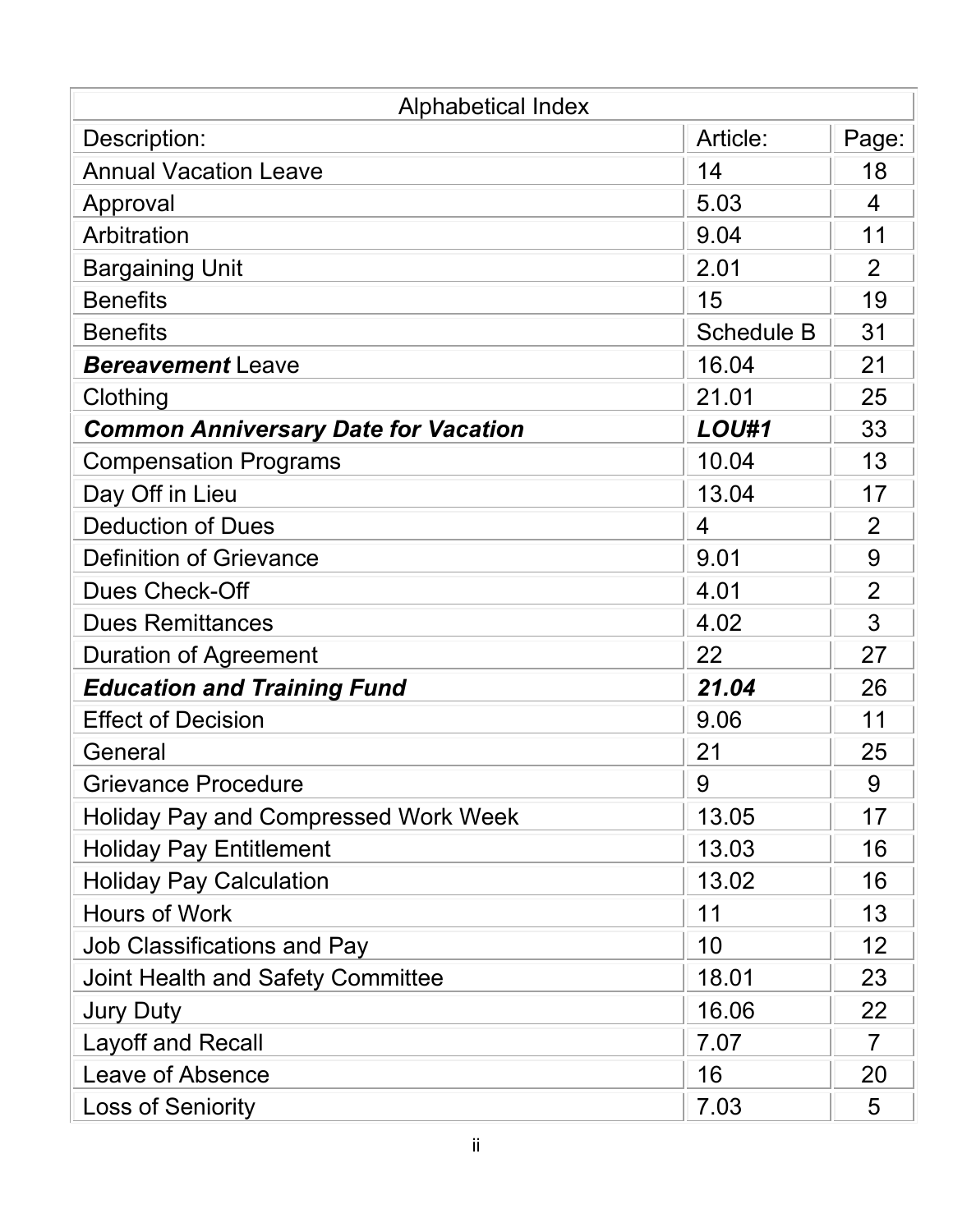| Management                            | 8              | $\overline{7}$  |
|---------------------------------------|----------------|-----------------|
| <b>Management Rights</b>              | 8.01           | 7               |
| <b>Maternity and Parental Leave</b>   | 16.03          | 20              |
| <b>Meal Breaks</b>                    | 11.03          | 14              |
| <b>New Classifications</b>            | 10.05          | 13              |
| <b>No Discrimination</b>              | 6              | 5               |
| No Harassment                         | 6.02           | 5               |
| No Lockout During Agreement           | 20.01          | 25              |
| No Strike During Agreement            | 20.02          | 25              |
| <b>No Strikes or Lockouts</b>         | 20             | 25              |
| <b>Notice of Stewards</b>             | 5.02           | $\overline{4}$  |
| Overtime                              | 12             | 15              |
| <b>Overtime Assignment</b>            | 12.02          | 16              |
| <b>Overtime Pay</b>                   | 12.01          | 15              |
| <b>Paid Sick Leave</b>                | 19.01          | 24              |
| <b>Part-Time and Casual Employees</b> | 13.06          | 18              |
| Pay Days                              | 10.02          | 12              |
| <b>Payment Upon Discharge</b>         | 17.01          | 23              |
| <b>Policy Grievance</b>               | 9.03           | 10              |
| <b>Position Postings</b>              | 7.05           | 6               |
| Preamble                              | 1.01           | 1               |
| Probation                             | 7.04           | 6               |
| <b>Public Health Emergency</b>        | LOU#2          | 33              |
| <b>Purpose of Agreement</b>           |                | 1               |
| Recognition                           | 5.01           | 4               |
| <b>Recognition and Scope</b>          | $\overline{2}$ | $\overline{2}$  |
| <b>Recognized Holidays</b>            | 13             | 16              |
| <b>Record of Employment</b>           | 17.02          | 23              |
| Reference to Schedule A               | 10.01          | 12 <sub>2</sub> |
| Reference to Schedule B               | 15.01          | 19              |
| Requests for Leaves of Absence        | 16.01          | 20              |
| <b>Rest Breaks</b>                    | 11.02          | 14              |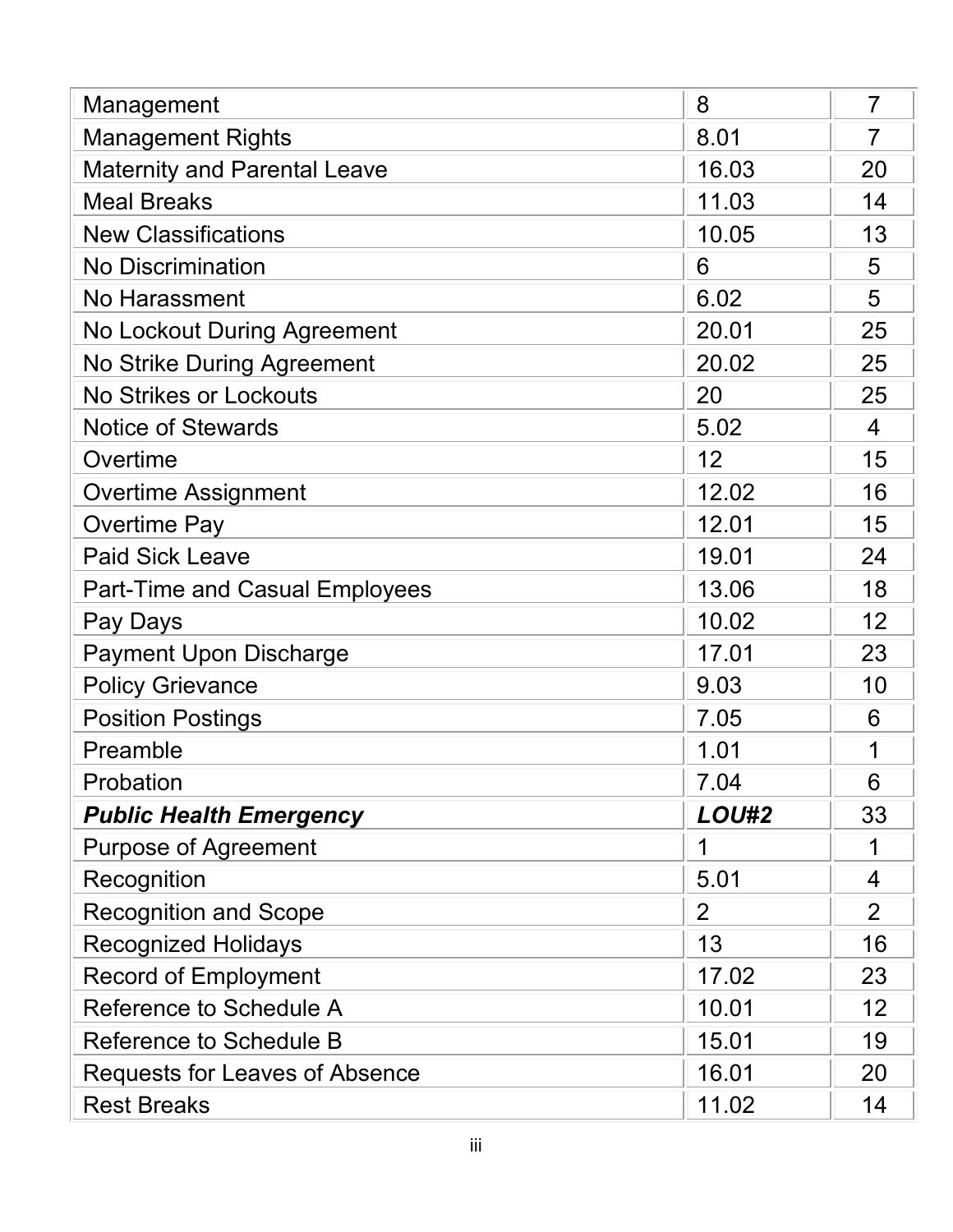| Safety & Health                                             | 18                | 23             |
|-------------------------------------------------------------|-------------------|----------------|
| <b>Safety Shoes</b>                                         | 21.02             | 26             |
| <b>Schedules</b>                                            | 11.04             | 14             |
| Seniority                                                   | $\overline{7}$    | 5              |
| <b>Seniority List</b>                                       | 7.02              | 5              |
| <b>Separation of Employment</b>                             | 17                | 23             |
| <b>Settling of Grievances</b>                               | 9.02              | 9              |
| <b>Sharing of Information</b>                               | 4.04              | 3              |
| <b>Shift Premium</b>                                        | <b>Schedule A</b> | 30             |
| <b>Shop Stewards</b>                                        | 5                 | 4              |
| <b>Sick Leave</b>                                           | 19                | 24             |
| <b>Single Arbitrator Costs</b>                              | 9.05              | 11             |
| <b>Statements of Pay</b>                                    | 10.03             | 12             |
| <b>Tax Reporting</b>                                        | 4.03              | 3              |
| <b>Temporary Vacancies</b>                                  | 10.06             | 13             |
| <b>Time Limits</b>                                          | 9.07              | 12             |
| <b>Truck Drivers' Hours of Work</b>                         | 11.05             | 15             |
| <b>Truck Drivers' Licensing</b>                             | 21.03             | 26             |
| <b>Union Leave</b>                                          | 16.05             | 22             |
| <b>Union Membership</b>                                     | 3.01              | $\overline{2}$ |
| <b>Union Security</b>                                       | 3                 | $\overline{2}$ |
| <b>Unpaid Leave of Absence</b>                              | 16.02             | 20             |
| Vacation and Recognized Holidays                            | 14.04             | 19             |
| <b>Vacation Entitlement</b>                                 | 14.02             | 18             |
| <b>Vacation Entitlement Period</b>                          | 14.01             | 18             |
| <b>Vacation Scheduling</b>                                  | 14.03             | 19             |
| <b>Wage Rates and Shift Premium</b>                         | <b>Schedule A</b> | 29             |
| <b>Work Assignment</b>                                      | 7.06              | $\overline{7}$ |
| Work Schedules and Compressed Work Week<br><b>Schedules</b> | 11.01             | 13             |
| <b>Workplace Injuries</b>                                   | 18.02             | 24             |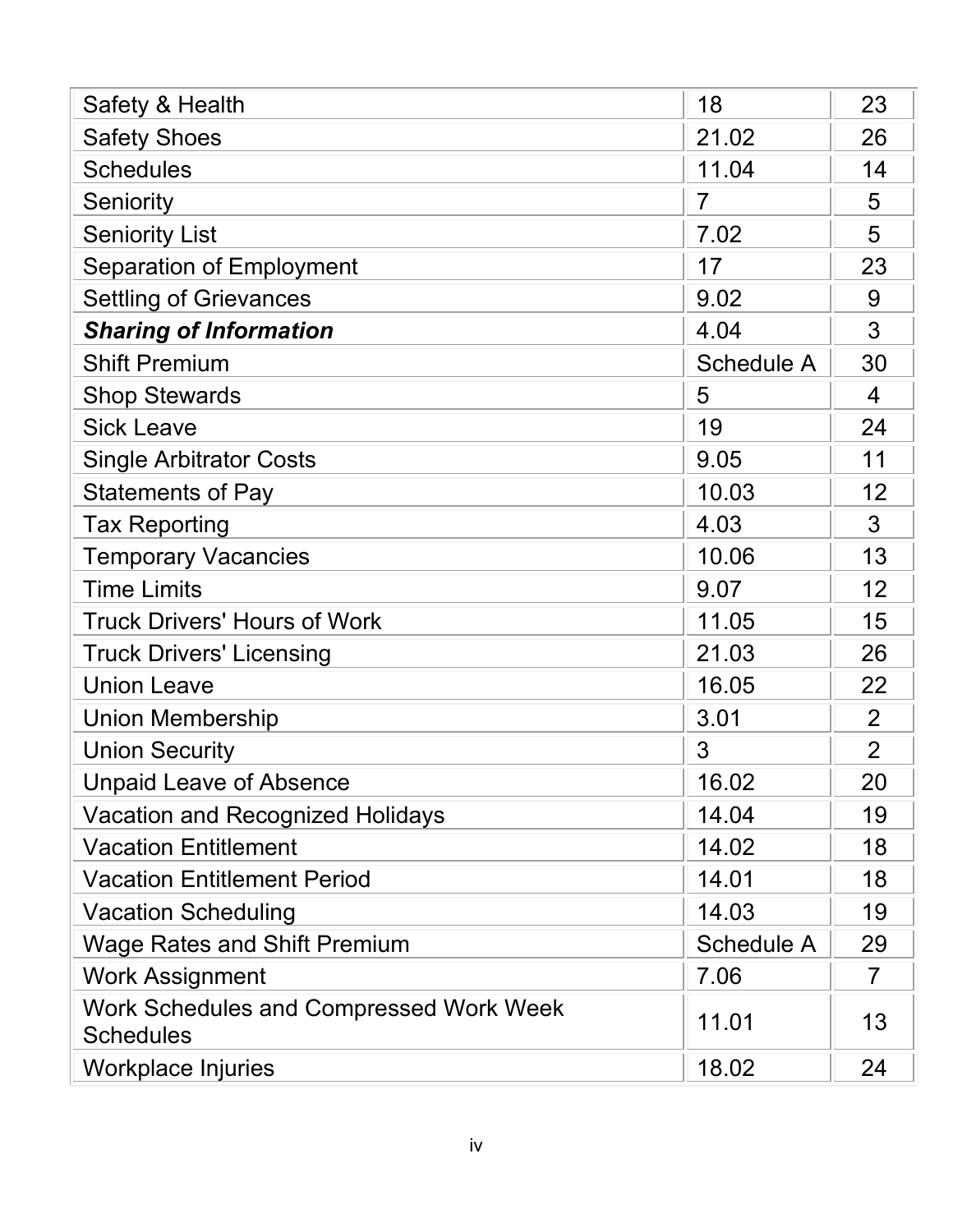<span id="page-5-0"></span>This Agreement entered into this \_\_\_ day of \_\_\_\_\_\_\_\_\_\_\_\_, *2021*

Between:

SOFINA FOODS INC. (LILYDALE DIVISION), EDMONTON HATCHERY (Hereinafter referred to as the "Company")

# PARTY OF THE FIRST PART

And:

# UNITED FOOD AND COMMERCIAL WORKERS CANADA UNION, LOCAL NO. *401* (Hereinafter referred to as the "Union")

# PARTY OF THE SECOND PART

# Article 1 – Purpose of Agreement

1.01 Preamble

The Company and employees are committed to being the preferred quality partner for the distribution of poultry products in its market. This requires combining economic success with social and environmental responsibility to become the benchmark of excellence in this business. The parties are committed to recognizing and valuing each other's ideas and successes, encouraging individual initiative, and creating a personally satisfying work environment.

The purpose of this Agreement is to establish employment conditions which will support achievement of this purpose.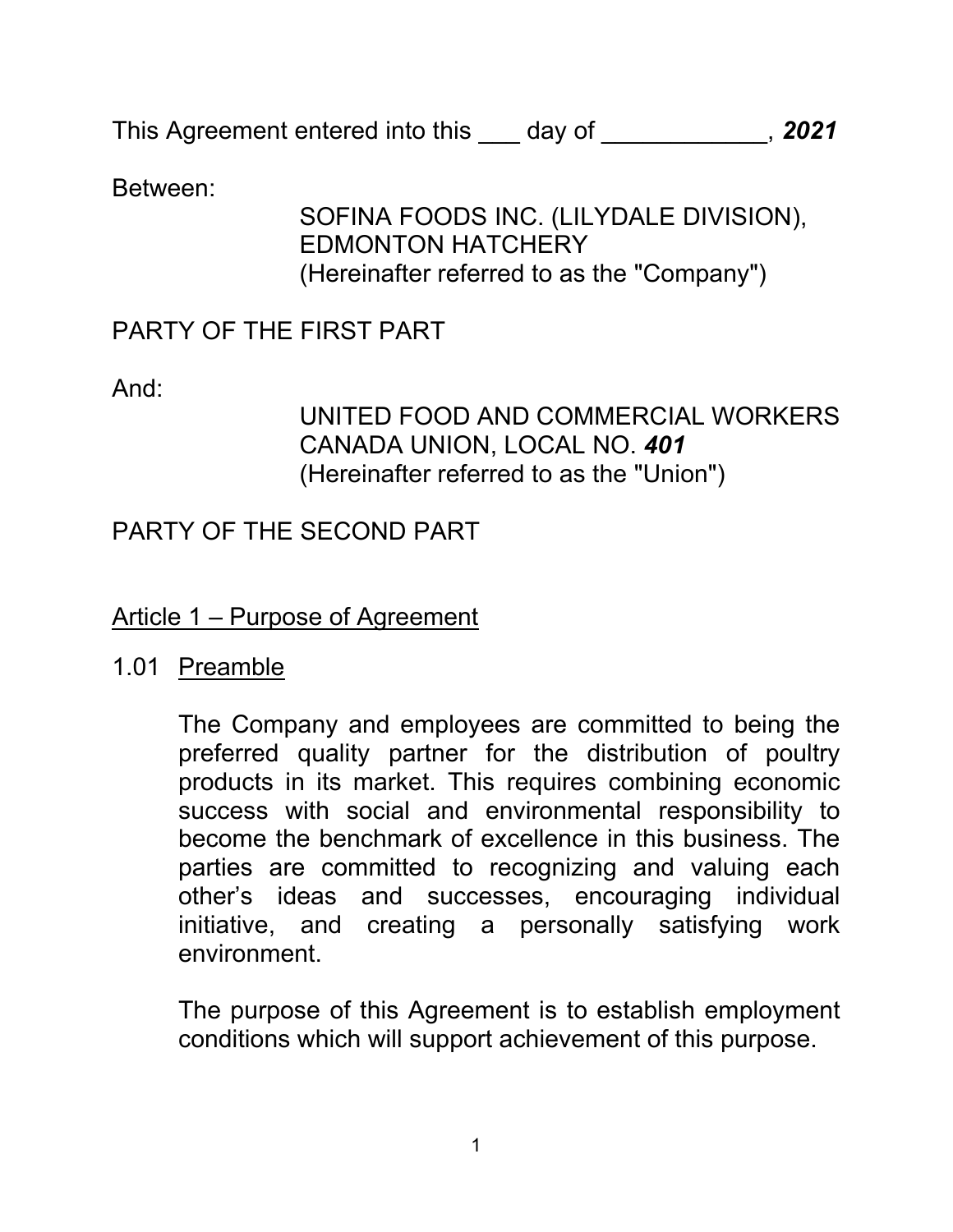# <span id="page-6-0"></span>Article 2 – Recognition and Scope

# 2.01 Bargaining Unit

The Company recognizes the Union as the sole and exclusive bargaining agent for all employees set out in Alberta Labour Relations Board certificate *73-2018*, namely, all employees at the Edmonton Hatchery except office, clerical**,** and sales personnel.

# Article 3 – Union Security

# 3.01 Union Membership

The Company agrees that the Union membership is a condition of employment of all employees in the bargaining unit.

The Company shall be free to hire new employees who are not members of the Union, provided said non-members, whether part-time or full-time employees, shall be eligible for membership in the Union, and shall make application on the first day of employment, and become members within thirty (30) days. All employees shall pay to the Union the regular dues.

# Article 4 – Deduction of Dues

# 4.01 Dues Check-Off

All employees shall be required to sign authorization for check off of Union dues, initiation fees, and assessments uniformly required of all employees which may be levied by the Union in accordance with the Constitution and/or By-Laws.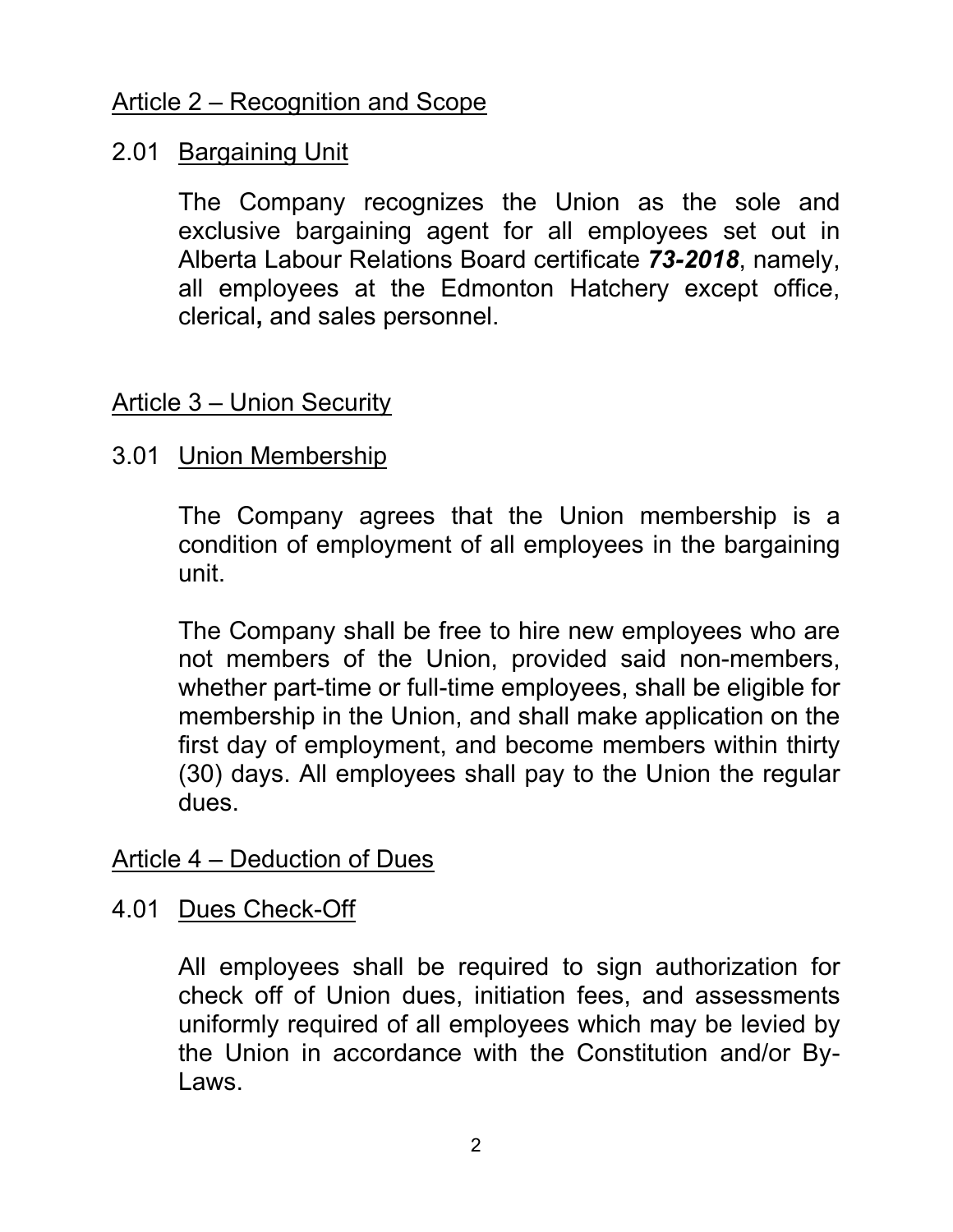# <span id="page-7-0"></span>4.02 Dues Remittances

The Company shall deduct and pay over to the Secretary-Treasurer of the Union, any monthly dues, initiation fees, and assessments levied in accordance with the Union's By-Laws, owing by said employees hereunder to the said Union. Monies deducted during any month shall be forwarded by the Company to the Secretary-Treasurer of the Union not later than the tenth (10th) day of each following month, and one (1) copy of the check off list mentioned.

*The Company shall meet with the Union upon request, and in any event no more frequently than every six (6) months to ensure that the Union dues, initiation fees, and any other assessments are being deducted and remitted properly and correctly.* 

*The Union will provide any changes to initiation fees, Union dues, assessments, and other fees and the Company will apply them as soon as reasonably possible. If the Company has made errors or omissions, they shall correct the situation and remit the required deductions to the Union as soon as reasonably possible.*

#### 4.03 Tax Reporting

The Company shall record on each employee's T-4 slip, the total Union dues deducted and submitted on behalf of that employee.

# *4.04 Sharing of Information*

*The Company will supply a report to the Union containing the following information on an Excel spreadsheet or similar, once every six (6) months. The Union may request this info[rmation earlier than](#page-1-0) the six (6) month*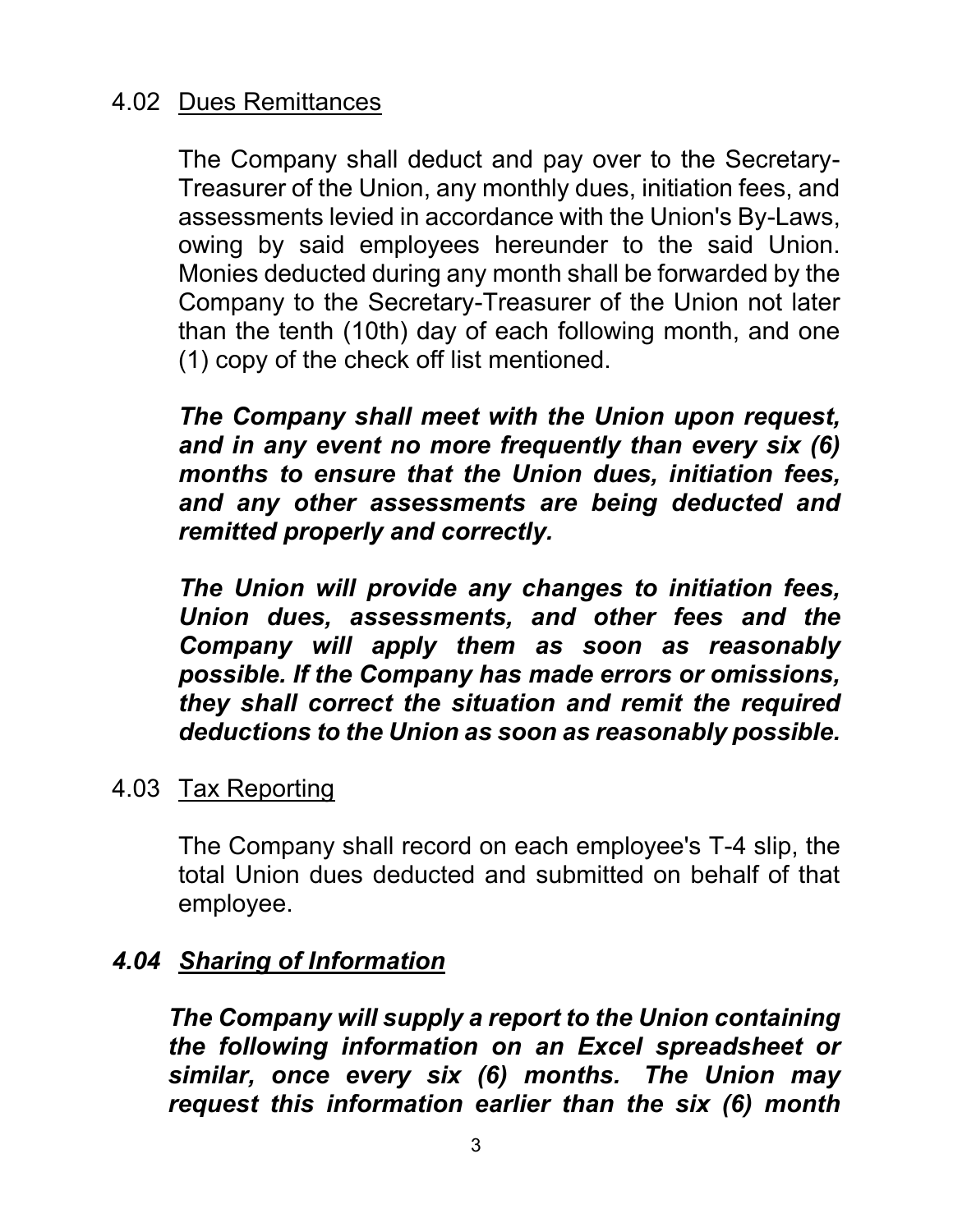<span id="page-8-0"></span>*timeframe where reasonably required in the circumstances.* 

- *Current rate of pay*
- *Name in full*
- *Social Insurance Number*
- *Mailing address*
- *Email address – are as provided*
- *All known phone numbers*
- *Notice of Leave of Absence and type*

#### Article 5 – Shop Stewards

5.01 Recognition

The Company will recognize the Shop Steward selected in accordance with the Union rules and regulations as the Representative of the employees in the respective groups or departments for which they are chosen, and hereby recognizes that the power to elect and removal thereof is solely vested with the Union. The number of Stewards will be consistent with the need.

#### 5.02 Notice of Stewards

The Union will advise the Company of the identity of all Stewards and will also give notice within seventy-two (72) hours of any new appointment or removal thereof.

5.03 Approval

**Shop Steward** shall not leave their work to process or deal with any matter without first advising and receiving approval from their immediate *S*upervisor. The Company shall exercise reasonableness in their handling of such requests.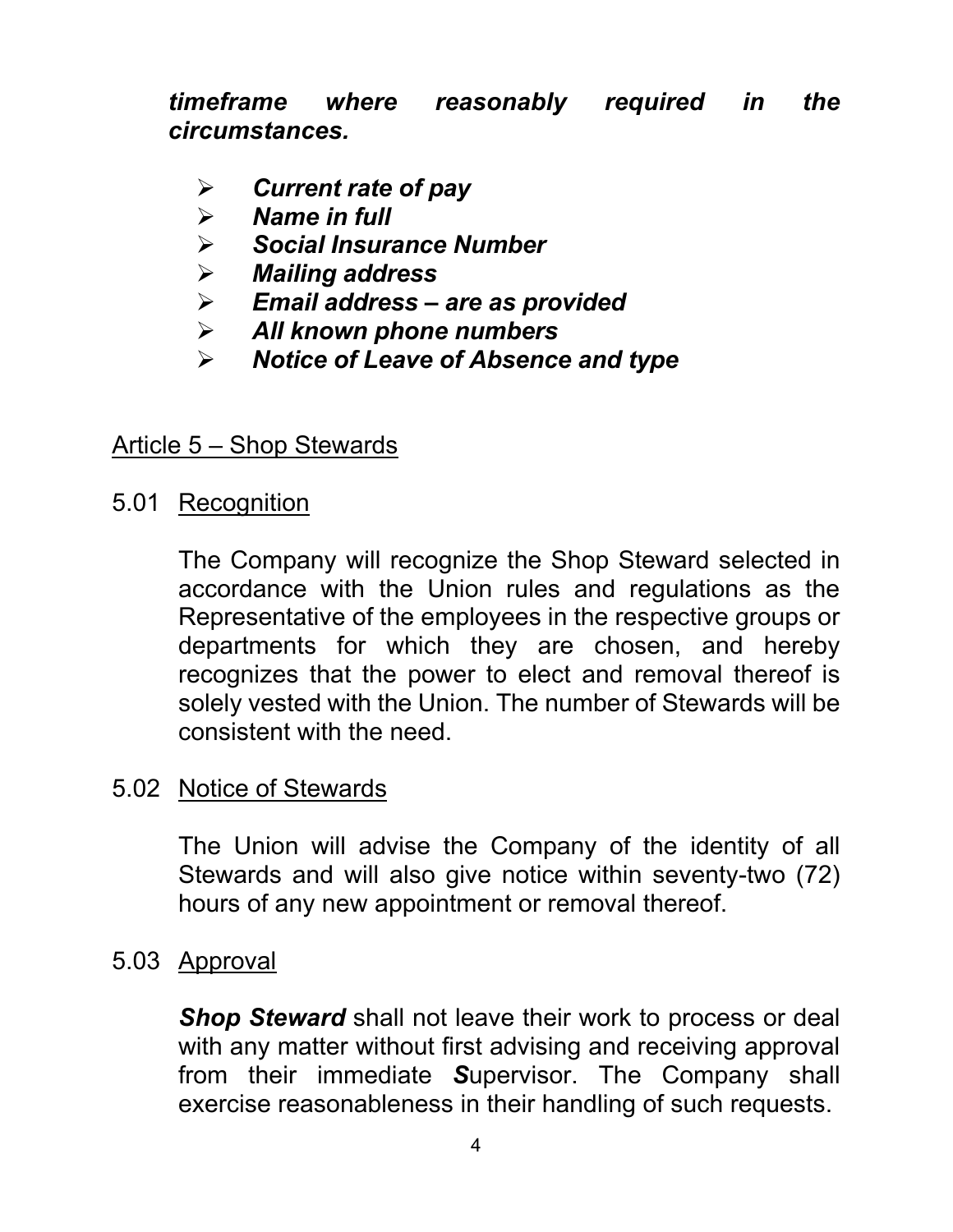# <span id="page-9-0"></span>Article 6 – No Discrimination

## 6.01 No Discrimination

No employee will be discriminated against by the Company or the Union for any lawful union activity.

#### 6.02 No Harassment

The Union and the Company agree that the workplace should be free of *bullying and* harassment, as defined by the Company Policy – *Prevention of Workplace Violence and Workplace Bullying and* Harassment *Policy*. The Company and the Union will co-operate with each other in preventing and eliminating *bullying and* harassment.

#### Article 7 – Seniority

# 7.01 Definition

Seniority for full-time, part-time*,* and casual employees is defined as the length of service with the Company from the last date of hire.

#### 7.02 Seniority List

The *Company* agrees to post the seniority list on the bulletin board *every* six *(6)* months.

#### 7.03 Loss of Seniority

An employee shall lose all entitled seniority and shall be deemed to have terminated employment if the employee:

(a) Is discharge[d for cause and is no](#page-1-0)t reinstated;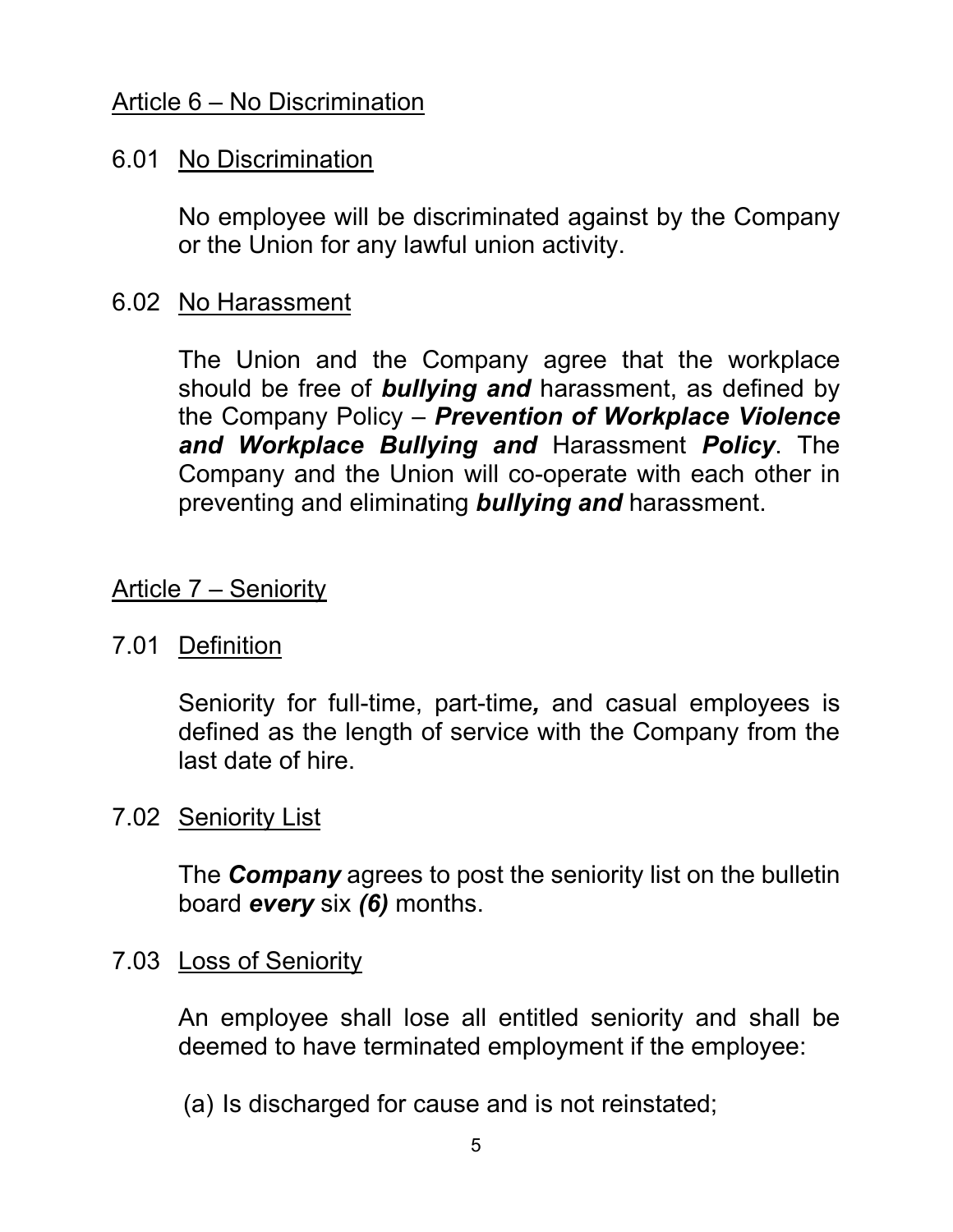- <span id="page-10-0"></span>(b) Resigns or retires from the employ of the Company;
- (c) Fails to report for three (3) consecutive shifts without a reason acceptable to the Company*;*
- (d) Fails to notify the *Company* of the employee's intention to return to work within three (3) calendar days following a recall from lay-off and after being notified in person, by telephone or by *Registered M*ail to do so;
- (e) Has passed probation and is continuously absent for a period of eighteen (18) months*;*
- (f) *Intentionally and knowingly acts creating an animal welfare issue;*
- (g) *Commits an act of workplace violence, bullying, or harassment.*
- 7.04 Probation

New employees will be on probation for a period of ninety (90) calendar days of work. The *Company* will have the discretion to extend probation by a period equivalent to the length of any absence. In the event the employee is unsuitable, the employee will be terminated.

7.05 Position Postings

When a vacancy occurs the vacancy will be posted on the Company bulletin board for a period of *four (4)* calendar days.

The posting will include the general accountability for the role, the required qualifications, and the closing date. Applications must be submitted to the Hatchery *Manager* or *their* designate by the end of the business day of the closing date.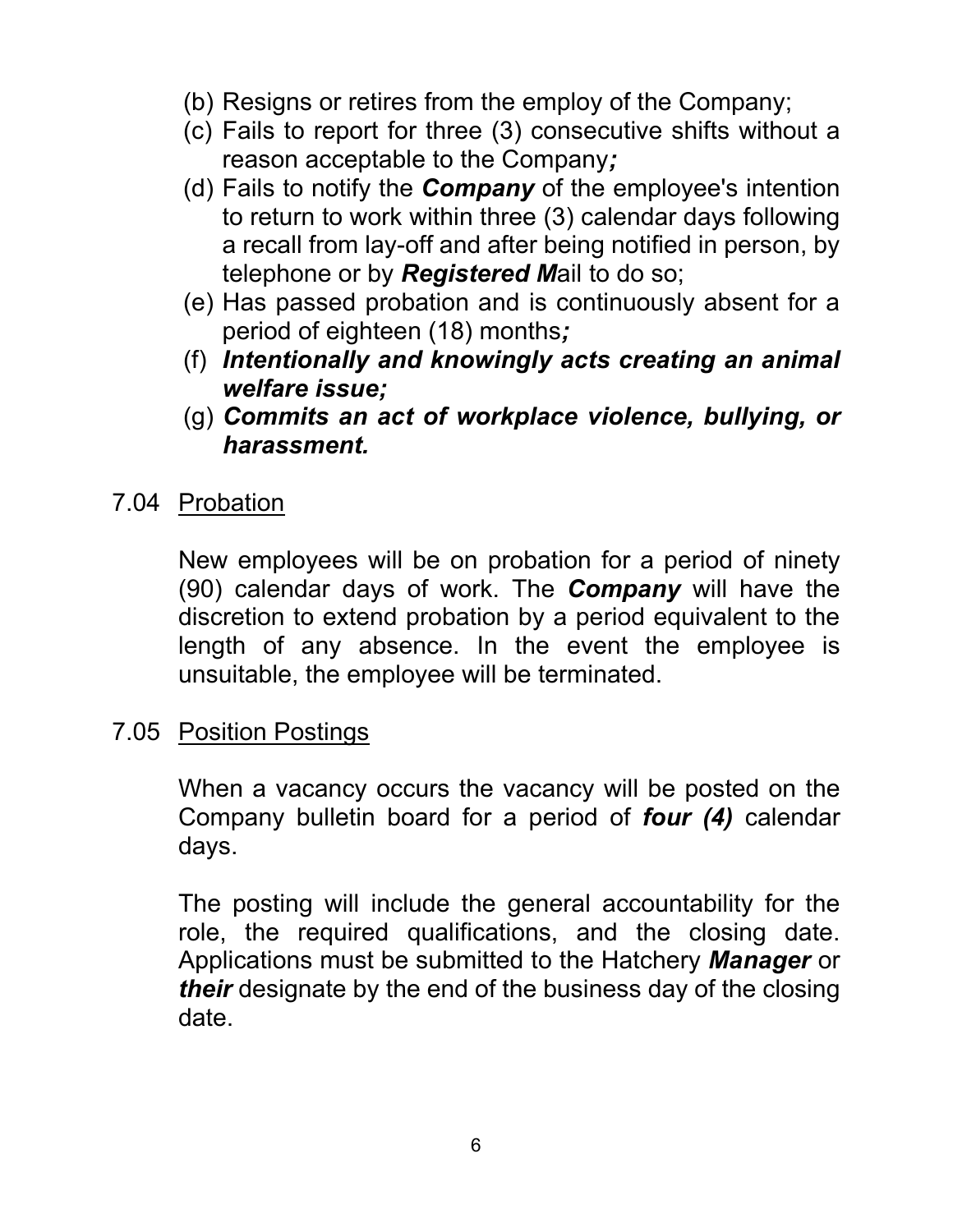<span id="page-11-0"></span>If the qualified applicants are relatively equal, the most senior applicant will be selected. The employee will serve a trial period of *thirty (*30*)* working days in the new position.

Where the successful applicant is an existing employee, the employee will receive the closest pay rate for the position that is higher until they have demonstrated proficiency in the job at which point they will move to the rate of pay equivalent to their total length of service with the Company. For newly hired employees, the rate of pay will be at the Start Rate unless they have recent related experience in the position.

# 7.06 Work Assignment

Where there is available work, the *Company* will first attempt to fill the work from within the employee's classification. Recognizing that this is a live operation, there will be circumstances where employees will need to assist in other classifications. The *Company* will first move junior qualified employees outside of their classification assuming they are available.

# **Drivers' Routes**

The *Company* commits that, by seniority, drivers shall have the opportunity, on September 1*st* and April 1*st* of each year, to select which type of route they prefer (i.e. egg run or length of route). Based on the drivers' compressed work week schedule of *forty (*40*)* hours over *four (*4*)* days, the *Company* will, in normal circumstances, match driver selections to available routes. Normal circumstances do not include unforeseen events or emergencies.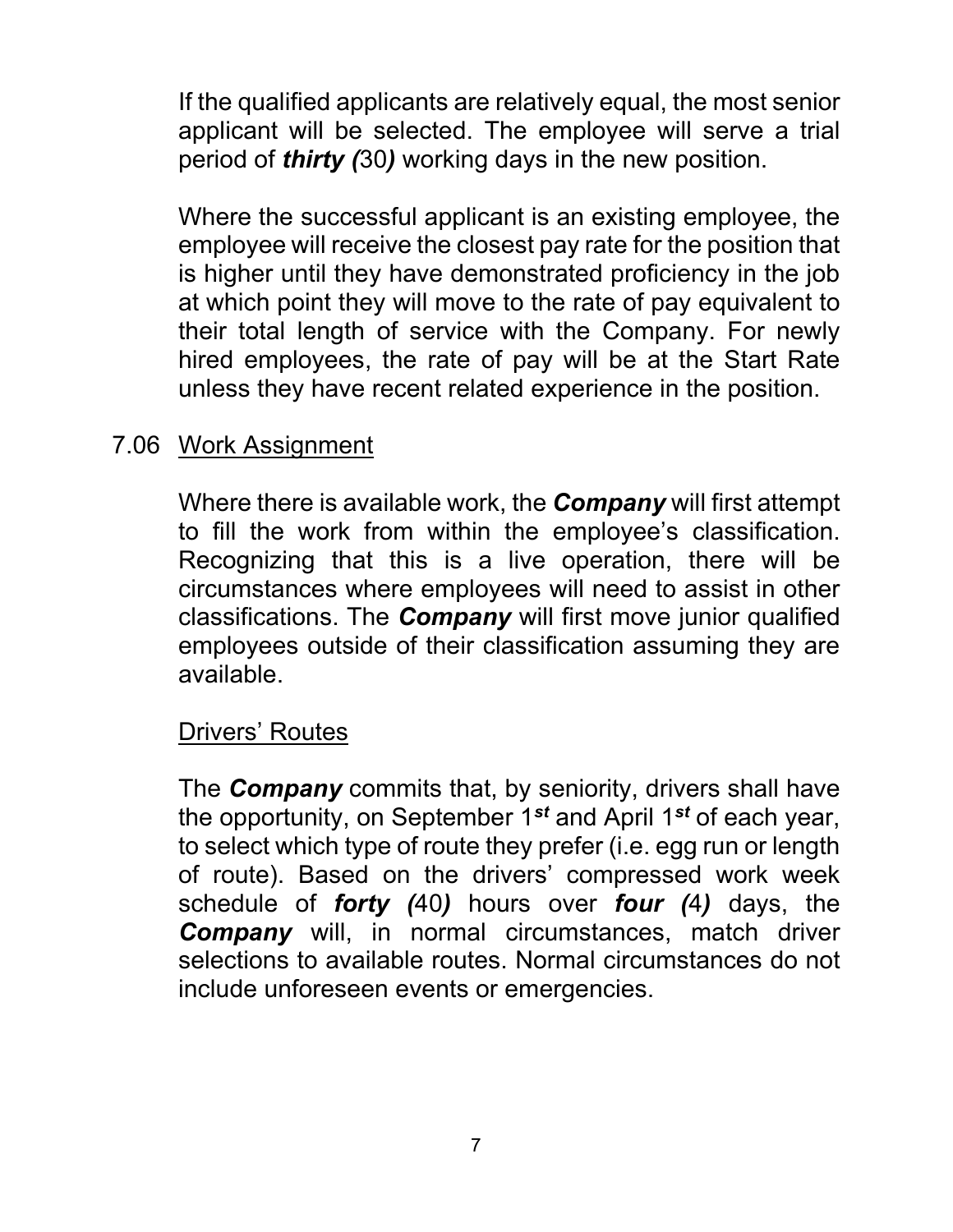# <span id="page-12-0"></span>7.07 Layoff and Recall

Employee layoffs shall be on the basis of reverse department seniority provided the employees remaining must have the qualifications, skills*,* and ability to perform the work. Recalls shall be on the basis of department seniority provided the employee being recalled must have the qualifications, skills*,* and abilities to perform the work.

# Article 8 – Management

# 8.01 Management Rights

The Management of the Hatchery and the direction of the working force including (without limiting the generality of the foregoing) the right to hire, suspend or discharge for cause, to assign and re-assign employees to jobs, to transfer employees from department to department, to increase and decrease the working force, to determine the products to be handled, produced, processed*,* or manufactured, the scheduling of production, and the methods, processes*,* and means of production and handling are vested exclusively with the Company. These rights will not be used to discriminate against employees.

The Company retains all rights to manage the business not limited by the express provision of the Agreement.

In administering this Agreement, the *Company* shall act reasonably, fairly, in good faith, and in a manner consistent with the Agreement as a whole.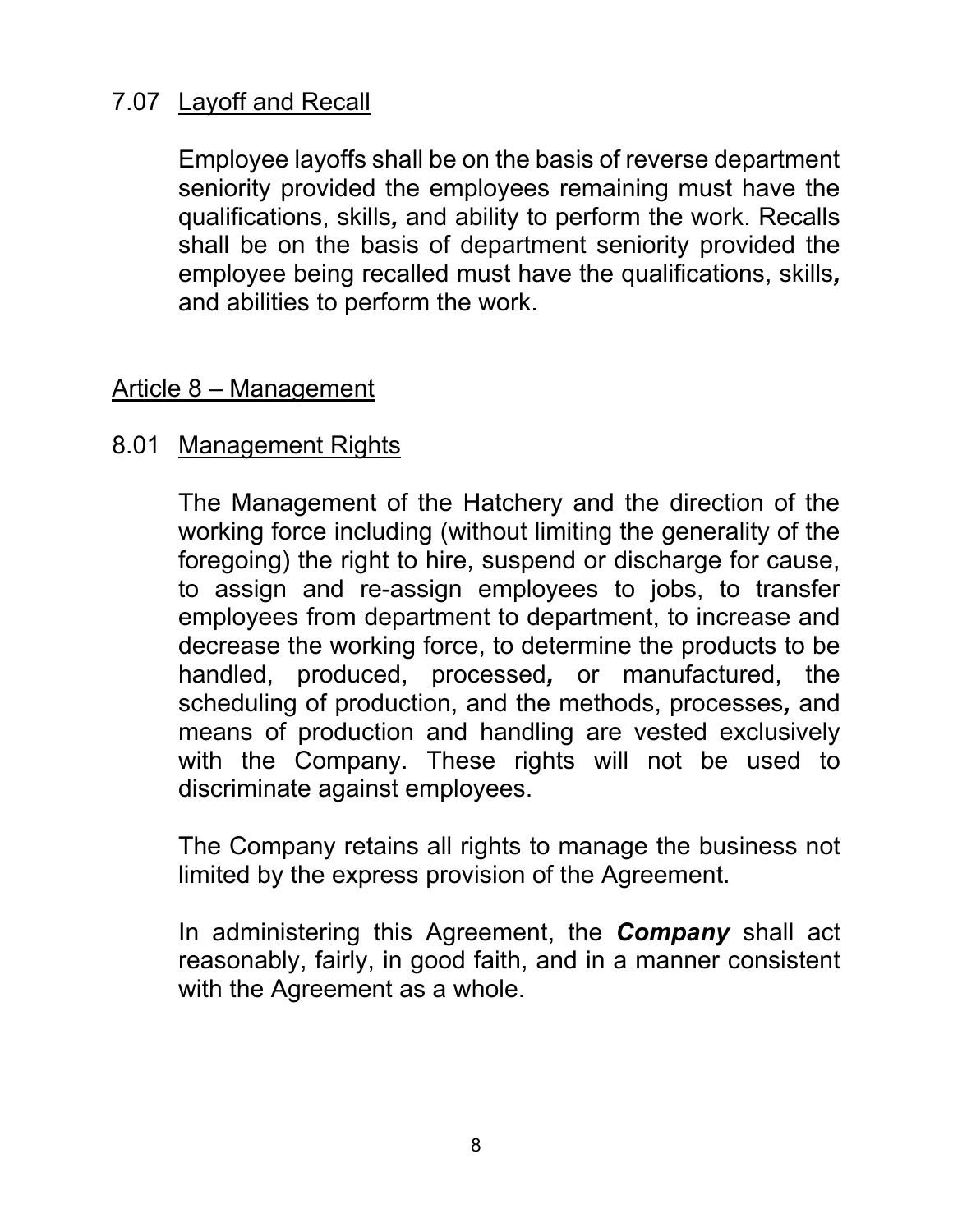## <span id="page-13-0"></span>Article 9 – Grievance Procedure

# 9.01 Definition of Grievance

Any complaint, disagreement, or difference of opinion between the Company*,* the employees*, and/or the Union* covered by this Agreement which concerns the interpretation or application of the terms and provisions of this Agreement, shall be considered a grievance.

Any grievance which is not presented within ten (10) working days following the event giving rise to such grievance or within ten (10) working days after the employee ought to have known of the event, shall be forfeited and waived by the aggrieved party.

# 9.02 Settling of Grievances

An earnest effort shall be made to settle issues arising from the application of this Agreement fairly and promptly through discussion between the parties to avoid the need for formal grievances. *If a resolution cannot be reached between the parties, the following steps of the grievance procedure shall apply:*

#### **Step One**

*If the parties are unable to come to a resolution as referenced in the above paragraph a* grievance shall be submitted in writing to the *Human Resources Representative* through the Union within ten (10) working days of the *event giving rise to such grievance.*

The grievance when presented in writing shall contain:

(a) a summary of ci[rcumstances giv](#page-1-0)ing rise to the grievance.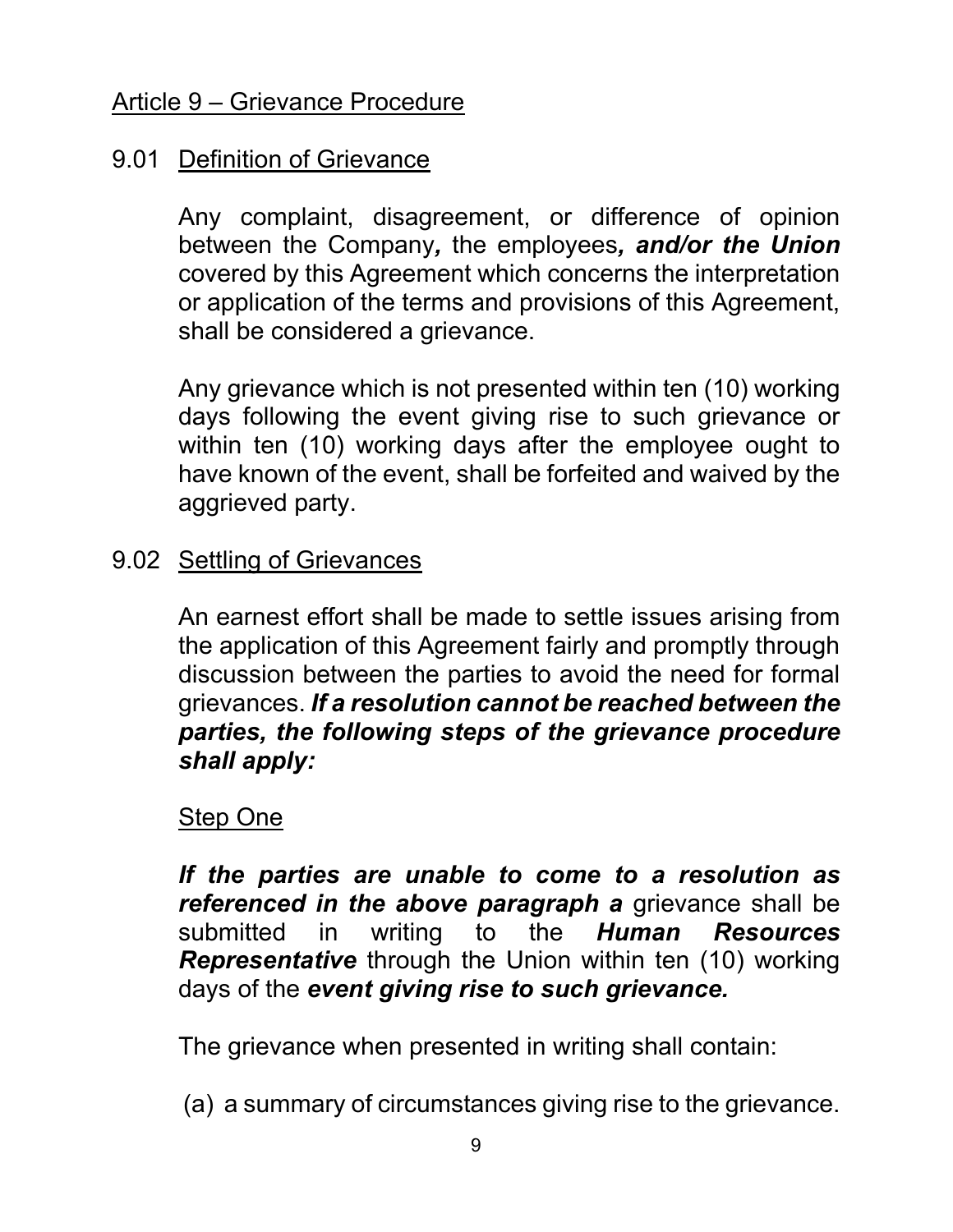- <span id="page-14-0"></span>(b) the provision(s) of the Agreement considered violated.
- (c) the particulars of the remedy sought.

The *Human Resources Representative* shall meet with the Union *Labour Relations Officer* within five (5) *working* days of receipt of the grievance and shall render a decision in writing within five (5) *working* days of this meeting. The Grievor(s) may be present at this meeting if requested by either party.

#### Step Two

Failing satisfactory settlement being reached in Step One, the Union *Labour Relations Officer* within five (5) *working* days of receipt of the decision in Step One, will advance the grievance in writing to the Hatchery Manager. The Hatchery Manager and the *Human Resources Representative*, with or without the employee's Supervisor, or their designates, shall meet with the Union *Labour Relations Officer* within five (5) *working* days of receipt of the grievance and shall render a decision in writing within five (5) *working* days of this meeting. The Grievor(s) may be present at this meeting if requested by either party.

#### **Step Three**

Failing satisfactory settlement being reached in Step Two, within *ten (10) working* days of receipt of the decision in Step Two, the grievance may be referred in writing to arbitration by either party.

#### 9.03 Policy Grievance

A policy grievance may be initiated by the Company or the Union where the dispute involves a question of general application or int[erpretation of the](#page-1-0) Agreement. A policy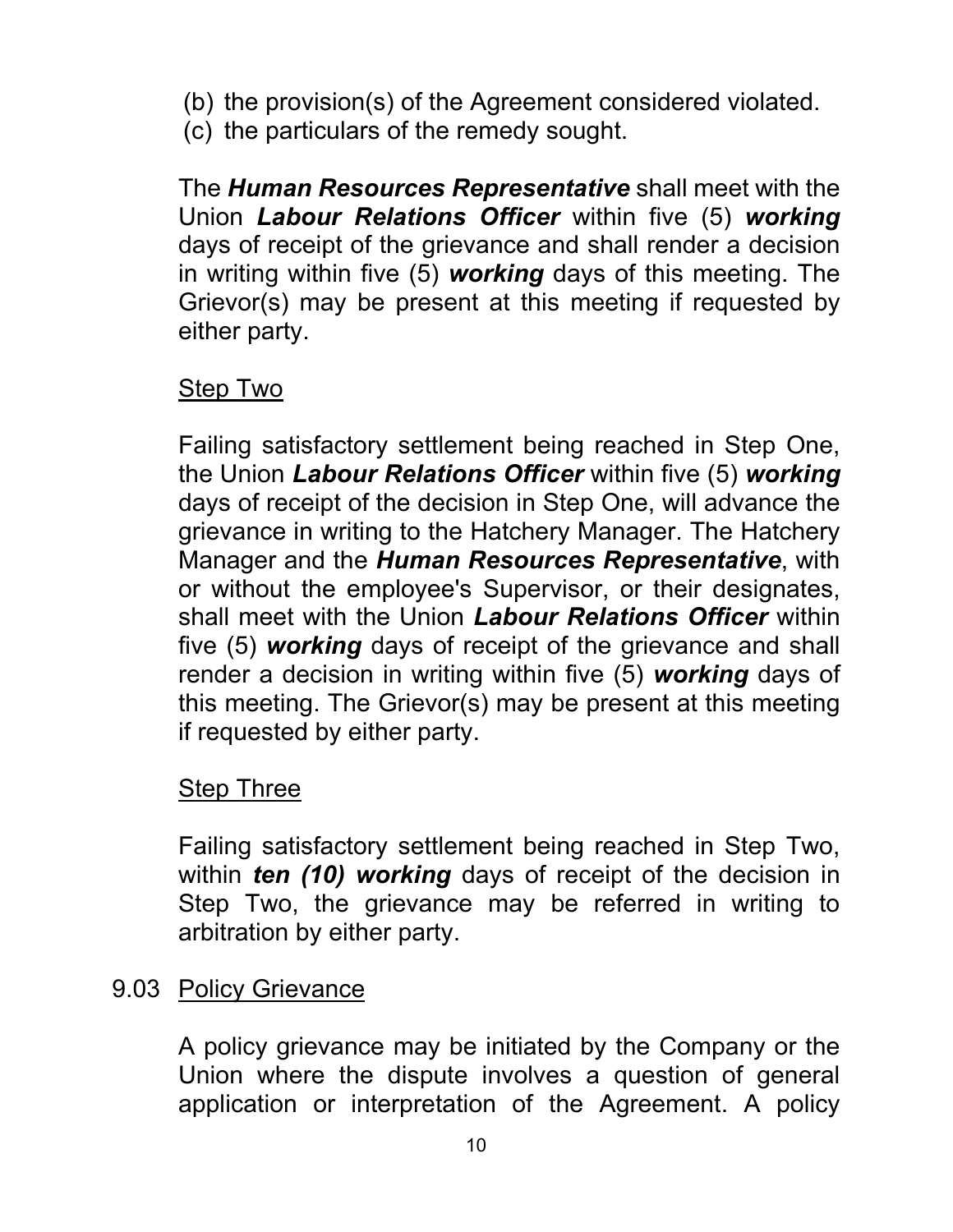<span id="page-15-0"></span>grievance shall commence at Step 2 of the Grievance **Procedure** 

The aggrieved party shall submit the grievance in writing within *ten (10) working* days of the date of the occurrence giving rise to the grievance. The grievance when presented in writing must be signed by the Union or Company, and shall contain:

- (a) A summary of circumstances giving rise to the grievance.
- (b) The provision(s) of the Agreement considered violated.
- (c) The particulars of the remedy sought.

Failing satisfactory settlement being reached within *ten (10) working* days of receiving the grievance in writing, the grievance may be referred in writing to arbitration by either party.

9.04 Arbitration

When one *(1)* party *refers* a grievance to Arbitration, that party shall notify the other party in writing of its intention to submit the grievance to Arbitration and shall at the same time *provide their recommendations for a single arbitrator. Should the parties not agree on a single arbitrator, the matter will be referred to Mediation Services.*

#### 9.05 Single Arbitrator Costs

The Company and the Union shall bear equally the total costs of the Single Arbitrator.

9.06 Effect of Decision

The decision of the Single Arbitrator shall be final, binding*,* and enforceable on all parties affected. The Single Arbitrator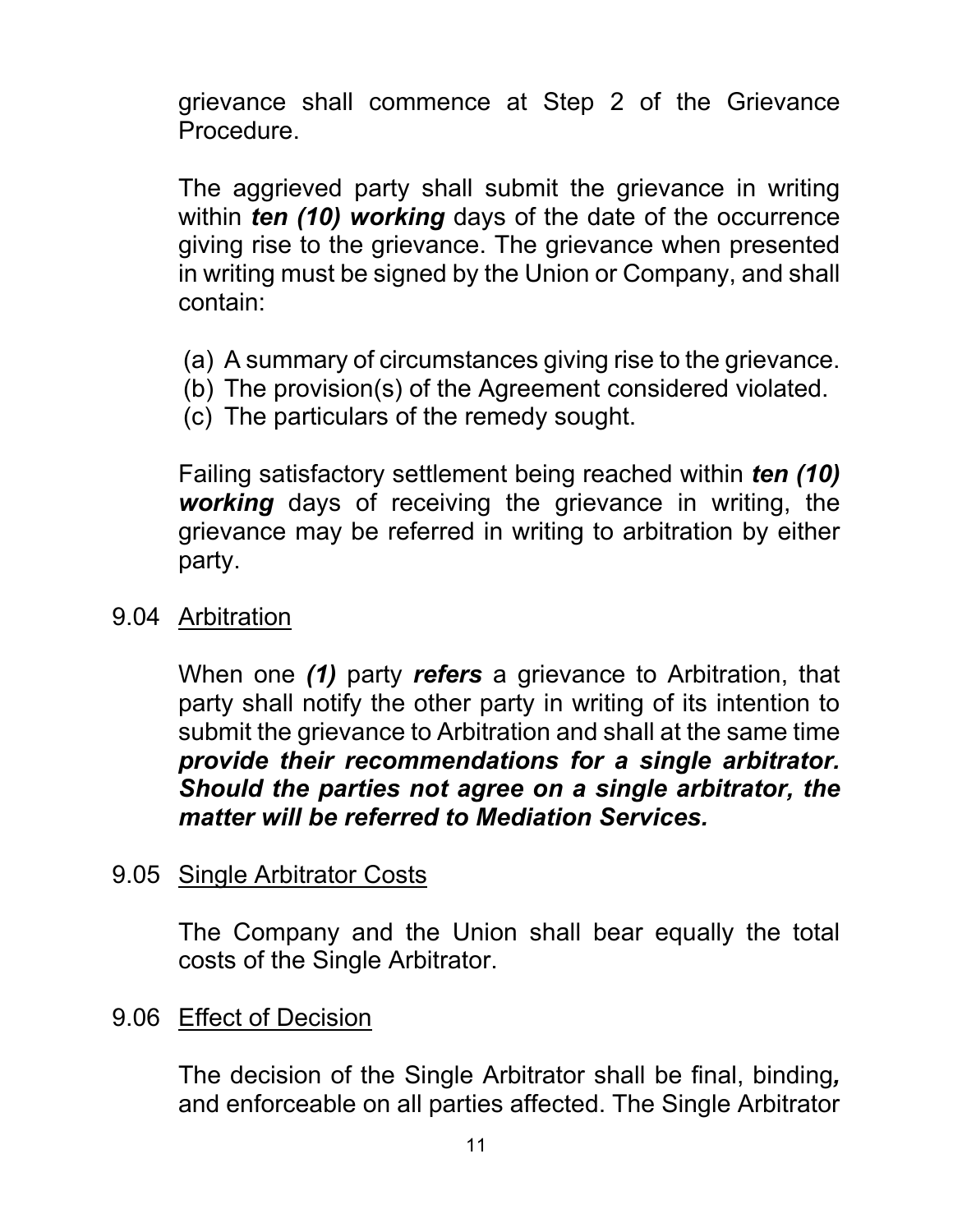<span id="page-16-0"></span>shall not have the power to change this Agreement or to alter, modify*,* or amend any of its provisions or make any decision contrary to the provisions of this Agreement.

9.07 Time Limits

The time limits specified in both the Grievance and Arbitration procedures may be extended by mutual agreement between the Company and the Union.

#### Article 10 – Job Classifications and Pay

# 10.01 Reference to Schedule A

Job classifications and pay shall be according to Schedule A attached to and forming part of this Agreement.

10.02 Pay Days

Employees will be paid every two (2) weeks with up to a one (1) week period after the end of a pay period allowed for payroll processing.

#### 10.03 Statements of Pay

The Company shall provide every employee on each pay day with an itemized statement in respect of all wage payments to such employee that can be clearly interpreted by an employee. Such statement shall set forth the total hours worked, total overtime hours worked, applicable overtime rate, and all deductions made from the gross amount of wages.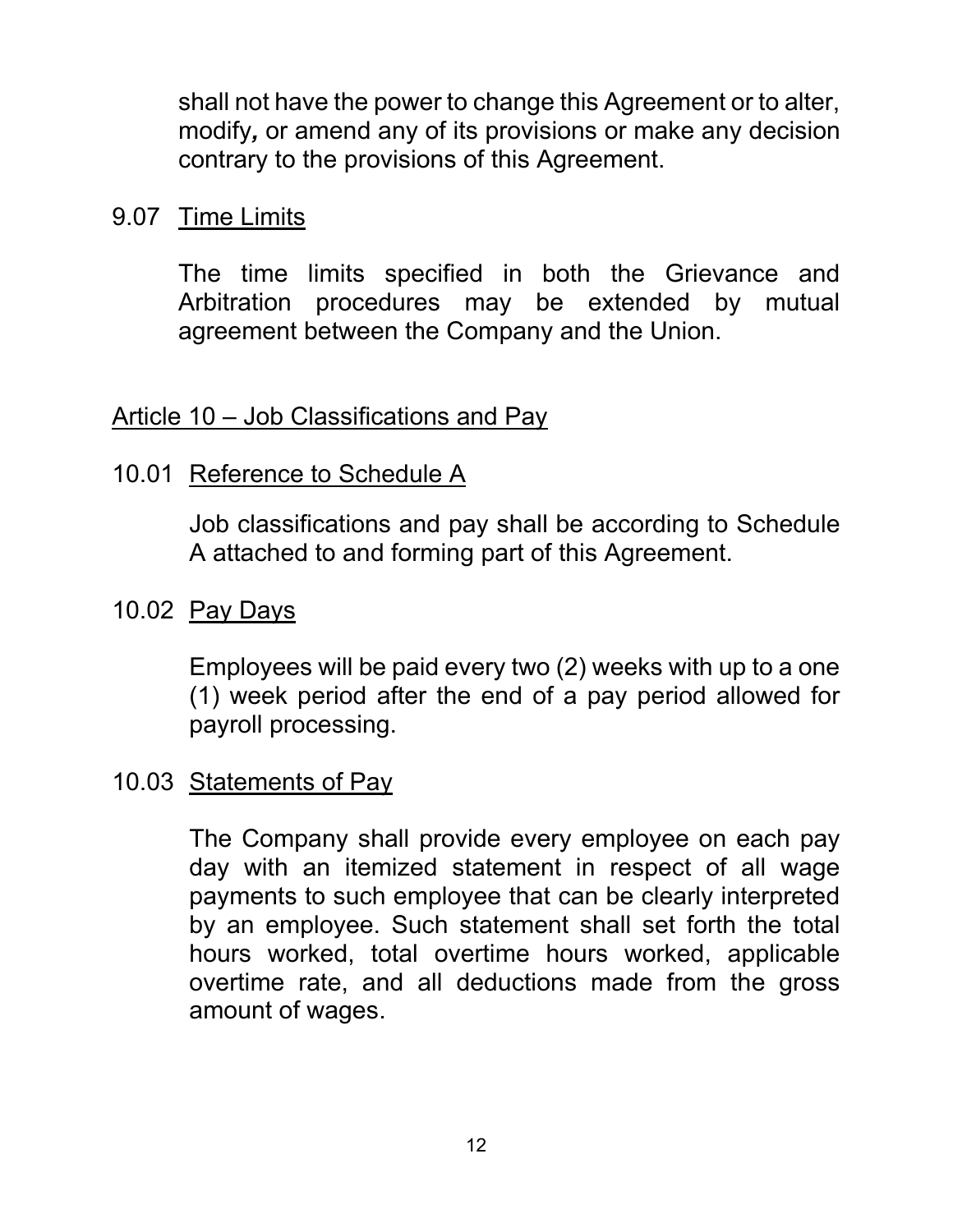# <span id="page-17-0"></span>10.04 Compensation Programs

The Company retains the sole discretion to operate and amend compensation programs such as incentive or performance pay as an addition to the pay conditions contained in Schedule A, and will notify the Union of any changes.

#### 10.05 New Classifications

When a new classification is created for which a pay rate does not exist in the Agreement, the Company shall establish a rate for such a job. If the Union disagrees with such pay rate, the matter shall be settled through the Grievance Procedure.

#### 10.06 Temporary Vacancies

Employees required to temporarily fill in a higher classification for at least four (4) hours per shift shall receive the higher classification rate for the four (4) or more hours worked, but if required temporarily to fill a lower classification shall receive their regular rate of pay.

#### Article 11 – Hours of Work

#### 11.01 Work Schedules and Compressed Work Week Schedules

Work schedules for employees shall be defined for the purposes of this Agreement as up to eight (8) hours per day, forty (40) hours per week, as determined by the Company. The Company may also establish schedules with variable hours of work per day, including compressed work week schedules, which average up to forty (40) hours per week over the rotation [cycle of the sche](#page-1-0)dule. Compressed work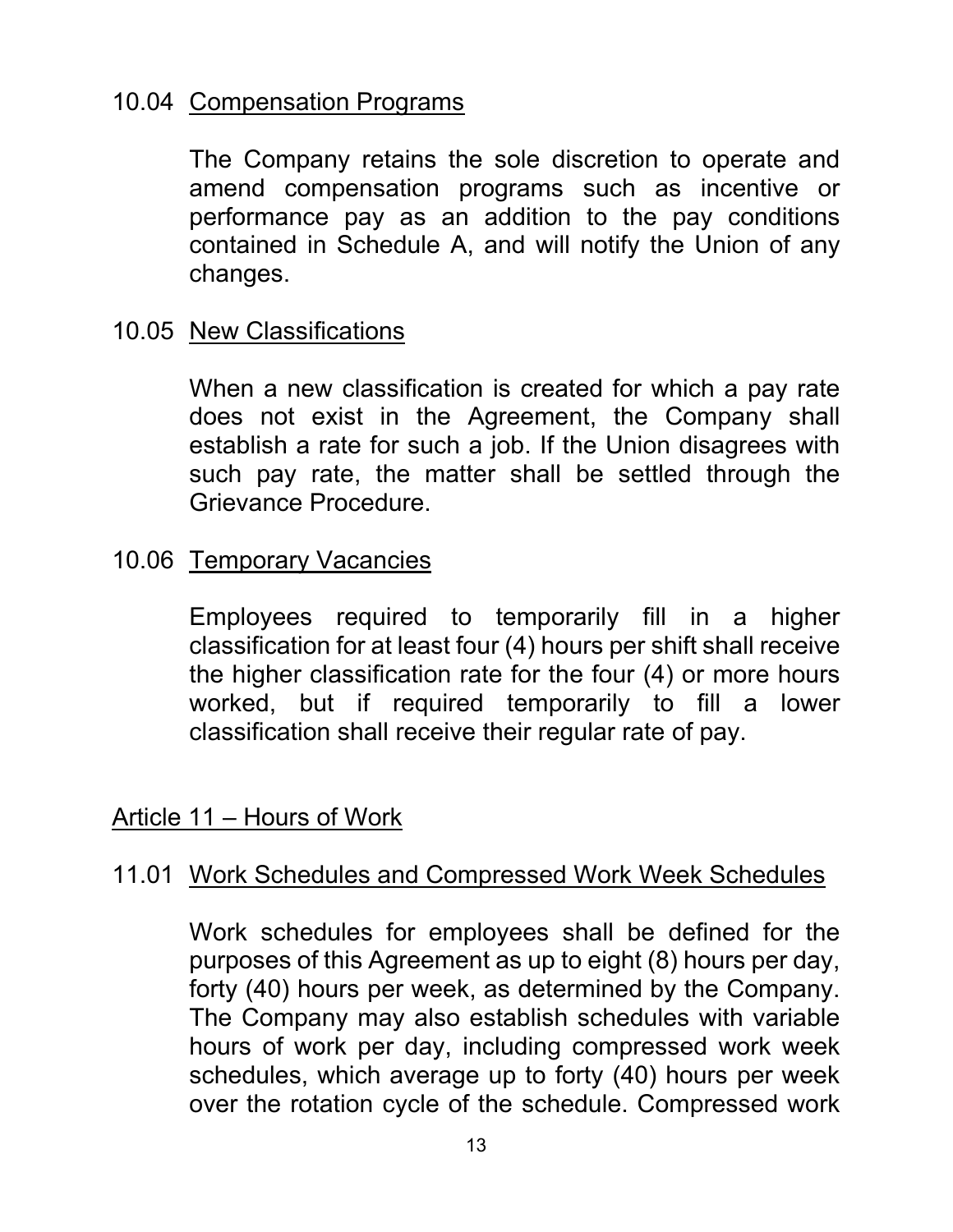<span id="page-18-0"></span>week schedules that exceed ten (10) hours per day shall require mutual agreement between the Company and the Union respecting conditions that will apply to implementing such schedules.

Scheduled days off will be consecutive recognizing that schedules which have variable numbers of consecutive days off may have single day breaks during the rotation cycle of the schedule.

The Company will consult with the Union prior to the implementation of any compressed work week schedule not already in effect.

#### 11.02 Rest Breaks

Employees shall be entitled to two (2) fifteen *(15)* minutes paid rest breaks on each scheduled day of work.

# 11.03 Meal Breaks

Employees shall be entitled to one (1) unpaid meal break of a one-half (1/2) hour (or such meal period as may be mutually agreed between the employee and the Company) on each scheduled day of work, if the scheduled shift is in excess of five (5) hours. The meal break shall be taken at approximately the mid-point of the shift.

# 11.04 Schedules

Starting times for schedules will be posted on the operating needs of the Hatchery. *The Company will provide as much notice of starting times as reasonably possible.*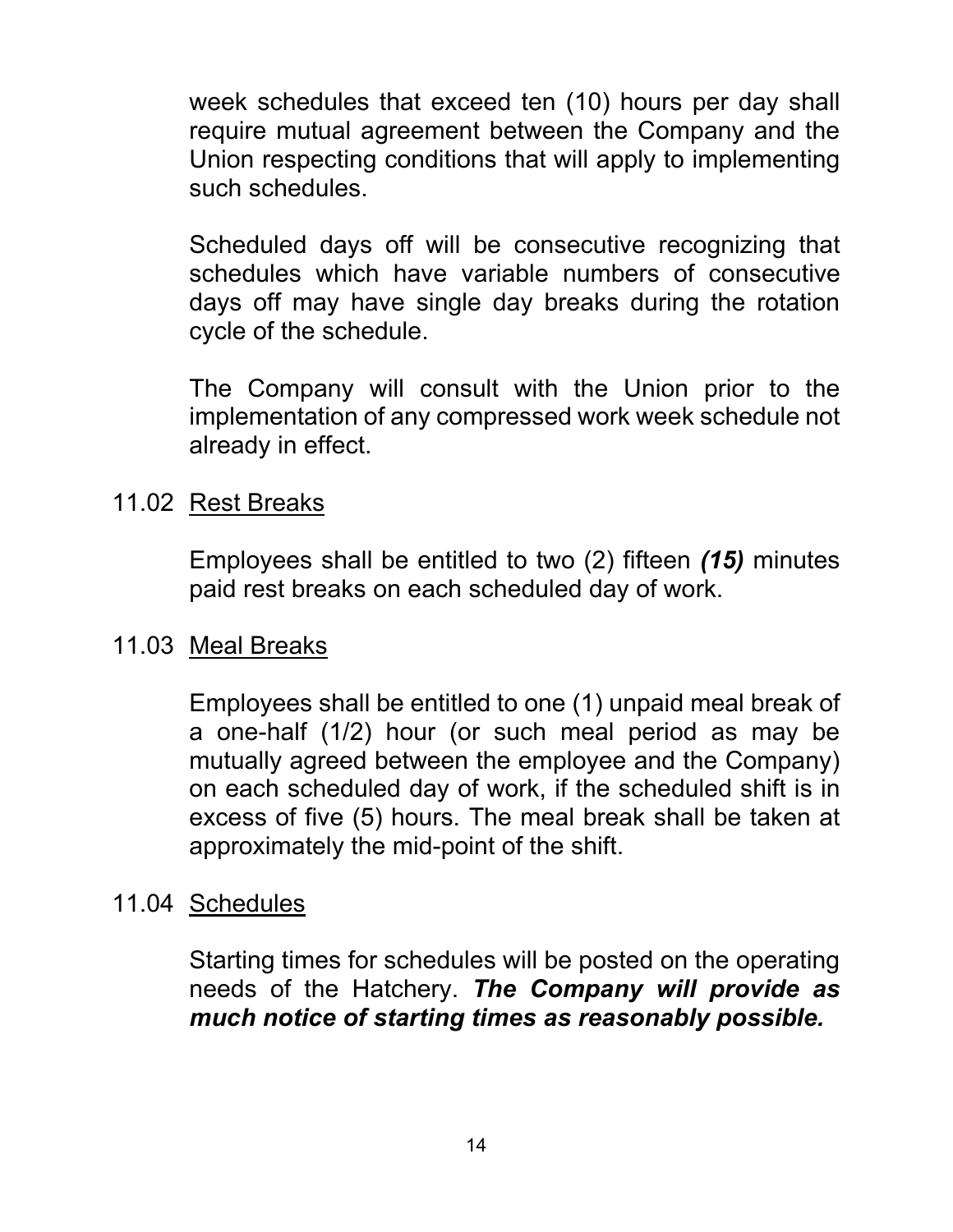# <span id="page-19-0"></span>11.05 Truck Drivers' Hours of Work

The hours of work, including rest periods, for Truck Drivers are as scheduled by the Company to complete their trips, subject to legislation regulating driving.

Overtime will be paid as per Article 12.1 of the Collective Agreement.

If a Truck Driver is asked and/or required after speaking to the Plant Manager to stay overnight, eight (8) hours of regular hourly rate per night will be paid.

Time recording: The Company agrees to provide *electronic logging devices* to *electronically record* hours worked.

Reimbursement: Truck Drivers who incur expenses while carrying out Company business (i.e. accommodations, meals, fuel, etc.) will be reimbursed within five (5) business days of the plant manager, or their designate, approving such expenses.

# Article 12 – Overtime

12.01 Overtime Pay

Overtime, at the rate of one and one half *(1 1/2X)* times the employee's hourly rate, will be paid after eight (8) paid hours in a day or forty (40) paid hour*s* in a week. If the employee is working a compressed work week, overtime will be paid after ten (10) hours in a day, or forty (40) hours in a week.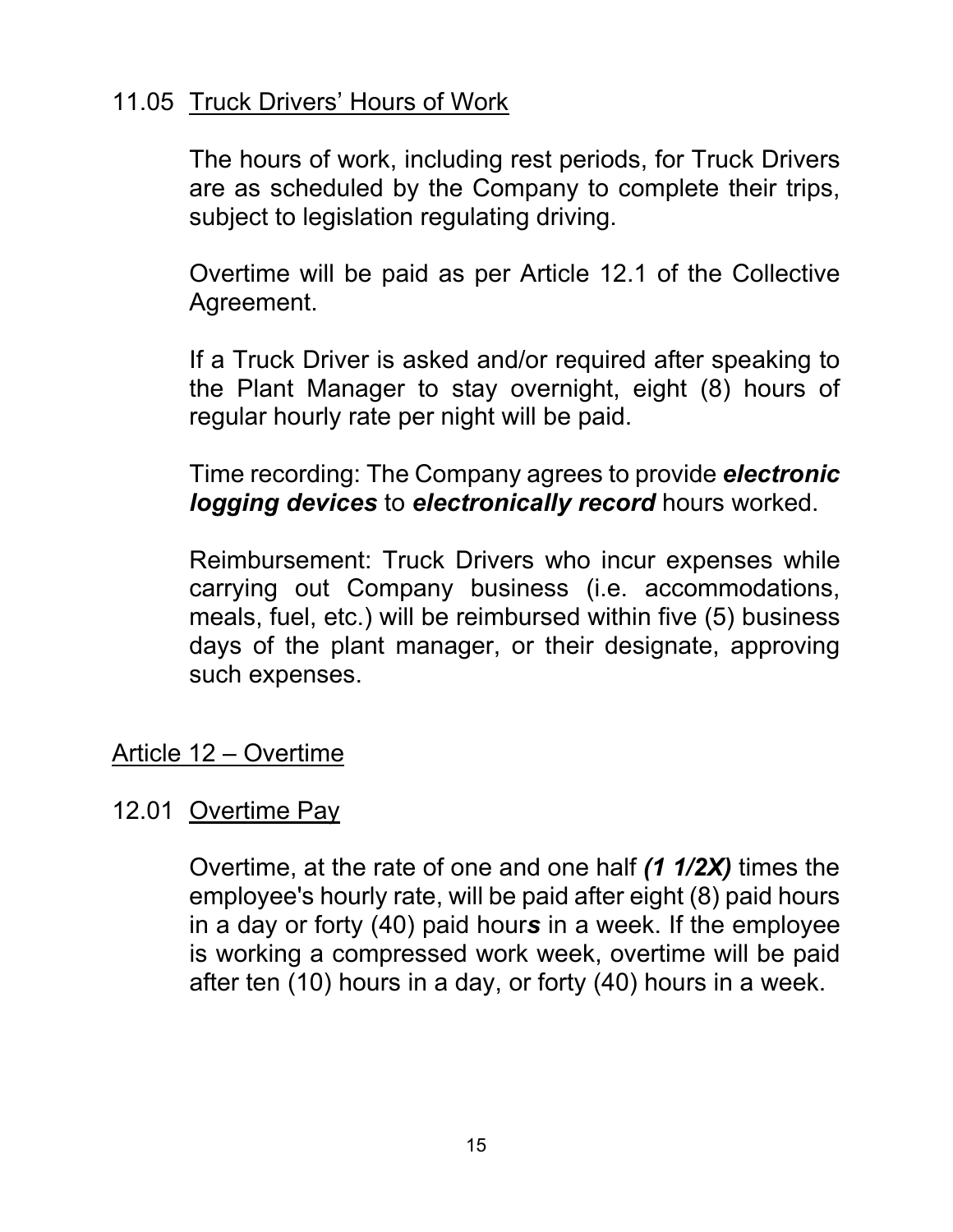# <span id="page-20-0"></span>12.02 Overtime Assignment

When overtime is necessary, the most senior qualified employee in the department shall have the first opportunity to declare their availability. If there are insufficient volunteers for overtime, then the selection of employees shall be on a reverse seniority basis.

# Article 13 – Recognized Holidays

# 13.01 Recognized Holidays

The following shall be recognized holidays:

New Year's Day Labour Day Family Day Thanksgiving Day Good Friday Remembrance Day Victoria Day Christmas Day Canada Day Boxing Day August Civic Holiday

# 13.02 Holiday Pay Calculation

If an employee is required to work on a recognized holiday, the employee will be paid one and one-half (1 1/2X) times the employee's regular rate for hours worked in addition to the recognized holiday pay the employee is eligible to receive.

#### 13.03 Holiday Pay Entitlement

An employee is not entitled to recognized holiday pay if the employee: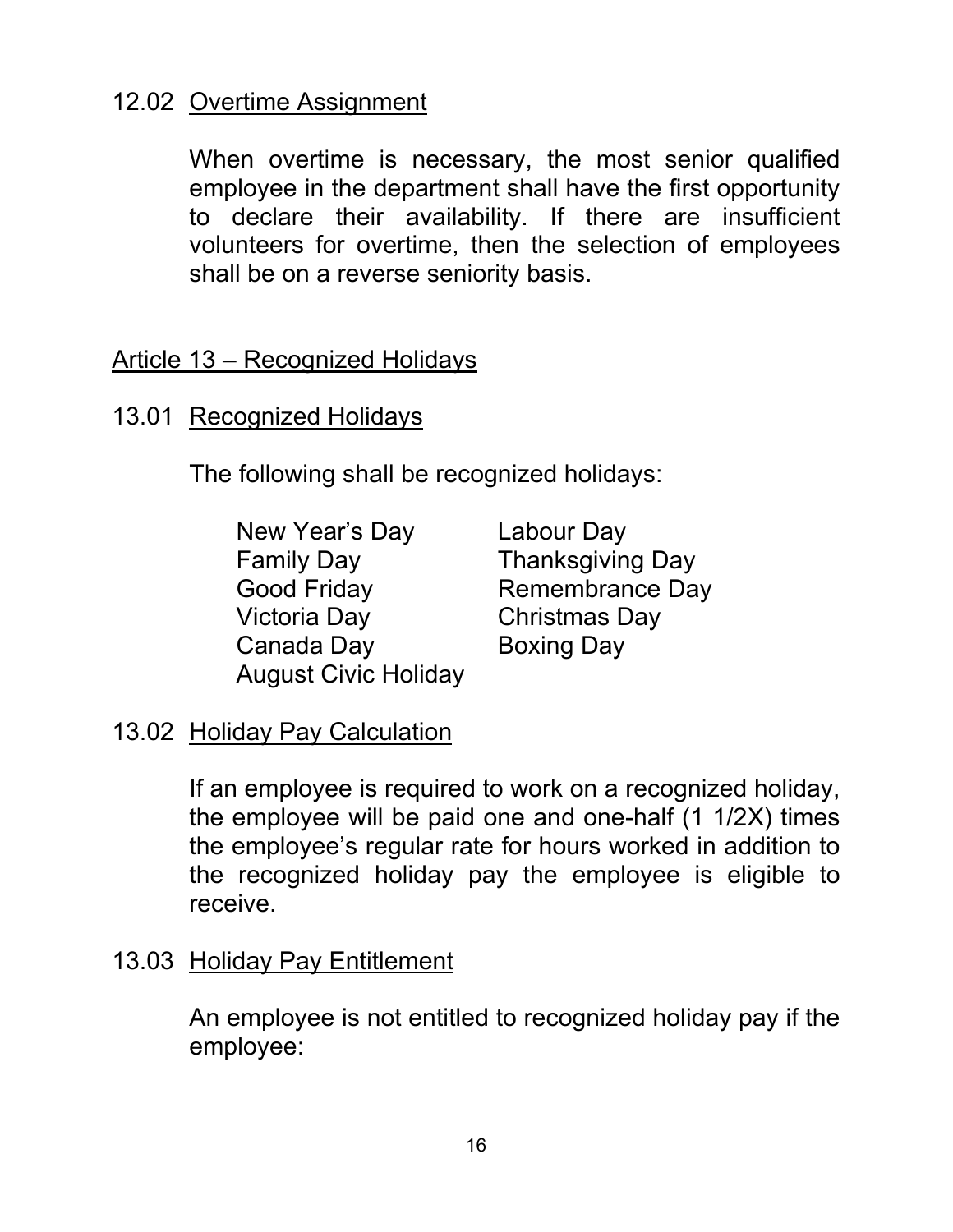- <span id="page-21-0"></span>(a) Does not work on a recognized holiday when required or scheduled to do so, or;
- (b) Is absent from employment without the consent of the Company on the employee's last regular work day preceding, or the employee's first regular work day following a recognized holiday.
- 13.04 Day Off in Lieu

For employees working a regular work week schedule, if a recognized holiday falls on a full-time employee's scheduled day off, a day off in lieu will be provided before or after the recognized holiday.

#### 13.05 Holiday Pay and Compressed Work Week

Recognized holiday pay for full-time employees working compressed work week schedules up to and including ten (10) hours per shift shall be applied as follows:

- (a) If a recognized holiday falls on an employee's scheduled working day, the employee will be provided with the day off and paid the regular hours of the compressed work week shift for each recognized holiday the employee is eligible to receive.
- (b) If a recognized holiday falls on an employee's scheduled day off, the employee will be paid eight (8) hours for each recognized holiday the employee is eligible to receive. However, if a recognized holiday falls on an employee's working compressed work week schedules up to and including ten (10) hours per shift scheduled day off, the employee will be paid ten (10) hours for each recognized holiday the employee is eligible to receive.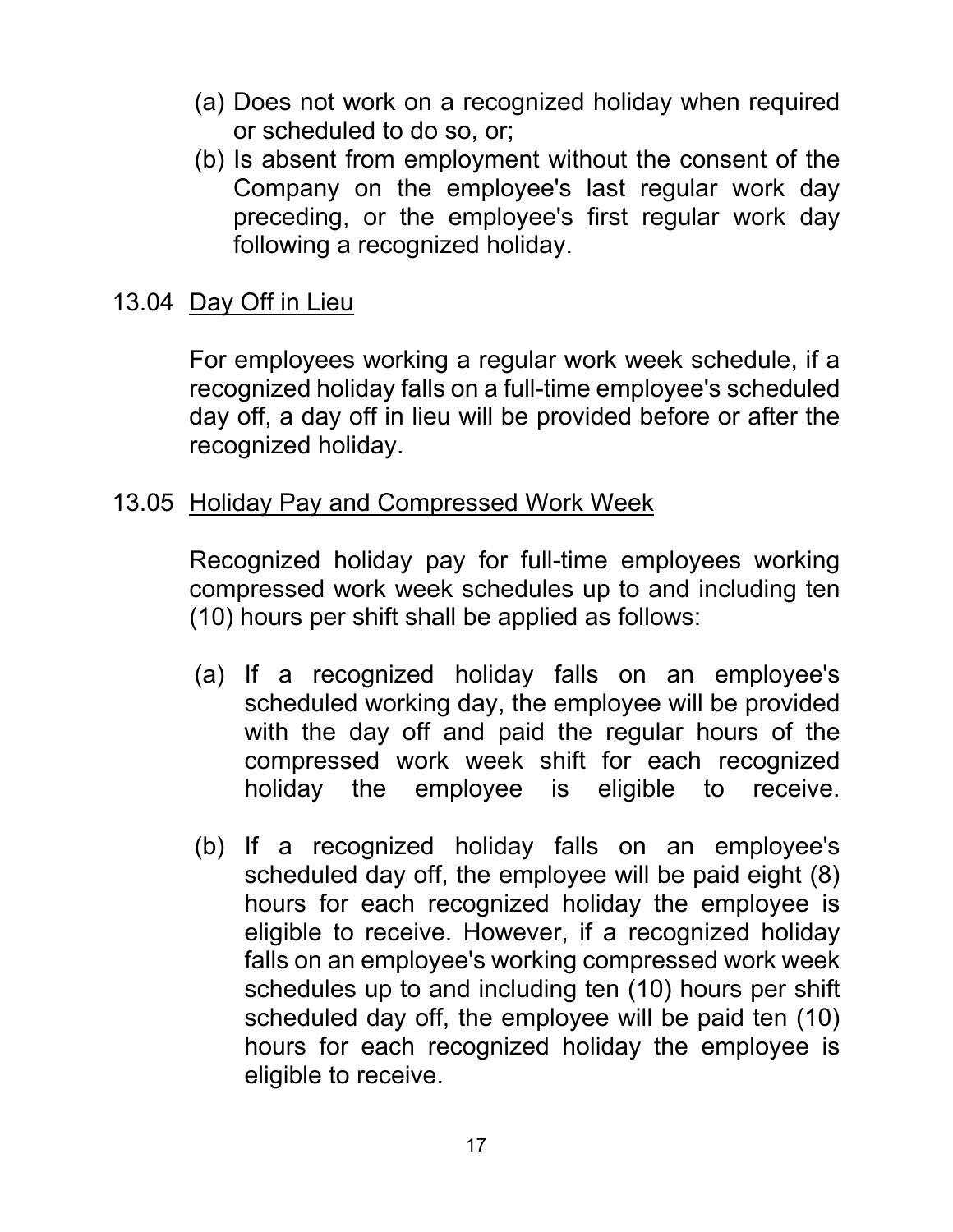<span id="page-22-0"></span>(c) If a compressed work week schedule involving more than ten (10) hours per day is to be implemented, the basis for payment of recognized holidays shall be mutually agreed between the Company and the Union.

#### 13.06 Part-Time and Casual employees

Part-time or casual employees will be paid for recognized holidays according to the provisions of the Employment Standards Code.

# Article 14 – Annual Vacation Leave

# 14.01 Vacation Entitlement Period

An employee's vacation entitlement period runs from the employee's anniversary date of one (1) year to *their* anniversary date in the following year.

# 14.02 Vacation Entitlement

Employees regularly working full-time shall receive vacation with pay in accordance with the terms of the following schedule setting out consecutive years of service.

Two (2) weeks vacation after one (1) years service Three (3) weeks vacation after four (4) years service Four (4) weeks vacation after nine (9) years service Five (5) weeks vacation after fifteen (15) years service Six (6) weeks vacation after twenty (20) years service

Vacation pay for each week of vacation shall be computed as the greater of one *(1)* week's pay or two (2%) percent of the employees total gross annual earnings.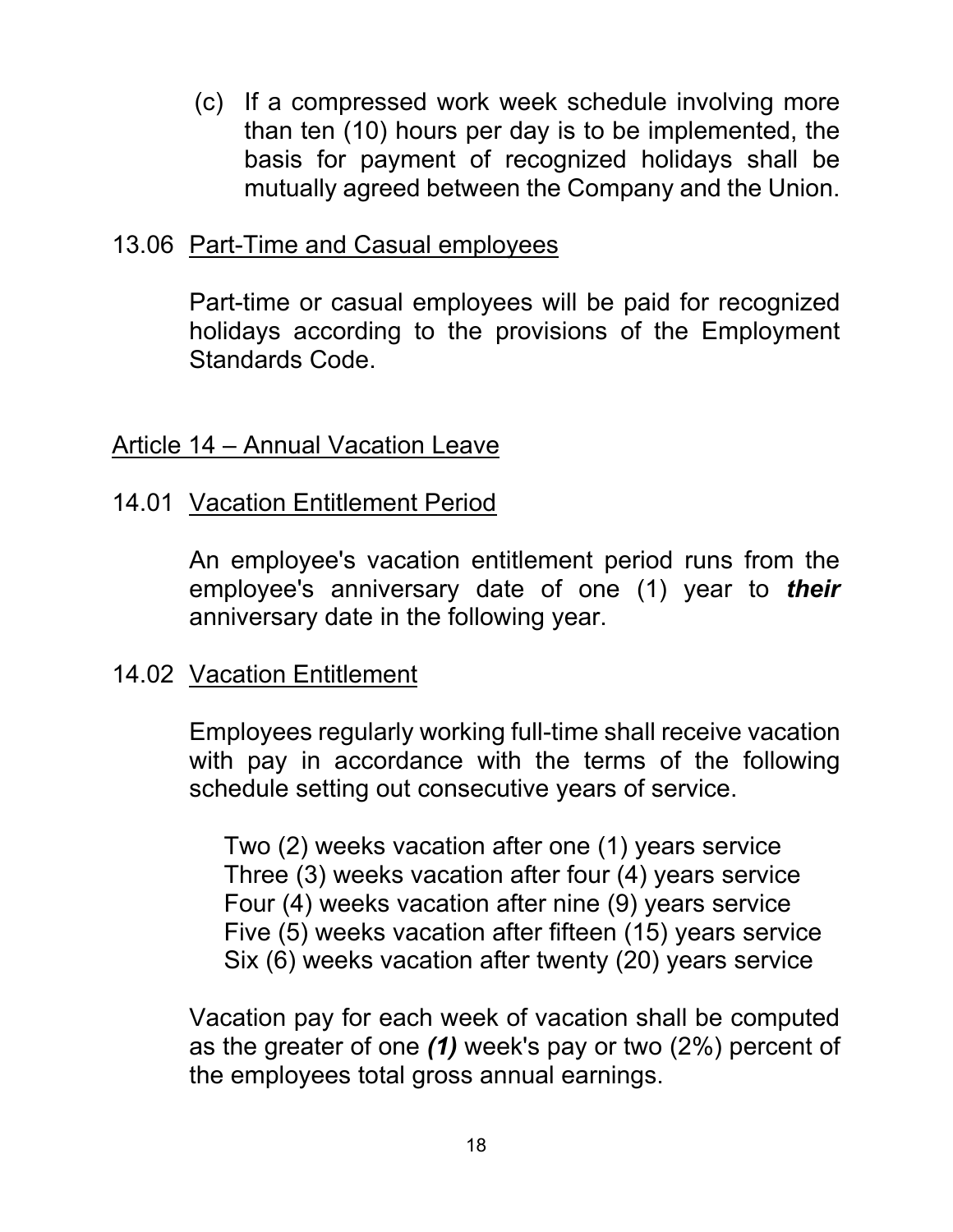<span id="page-23-0"></span>Employees shall be provided a breakdown of their vacation pay in January of each year as well as with an employee's last paystub prior to the commencement of each vacation period taken.

# 14.03 Vacation Scheduling

Vacations shall be taken at a time mutually agreed between an employee and the Company and approved by the Company in advance based on operating requirements. Vacation requests shall be processed on the basis of department seniority. The vacation year shall be from April 1st to March 31st.

#### 14.04 Vacation and Recognized Holidays

If a recognized holiday falls during the annual vacation of a full-time employee, one (1) additional day off with pay will be granted on a date mutually agreed between the employee and the Company or the employee may elect to be paid out for the Statutory Holiday.

#### Article 15 – Benefits

#### 15.01 Reference to Schedule B

Employee benefit provisions are contained in Schedule B of this Agreement.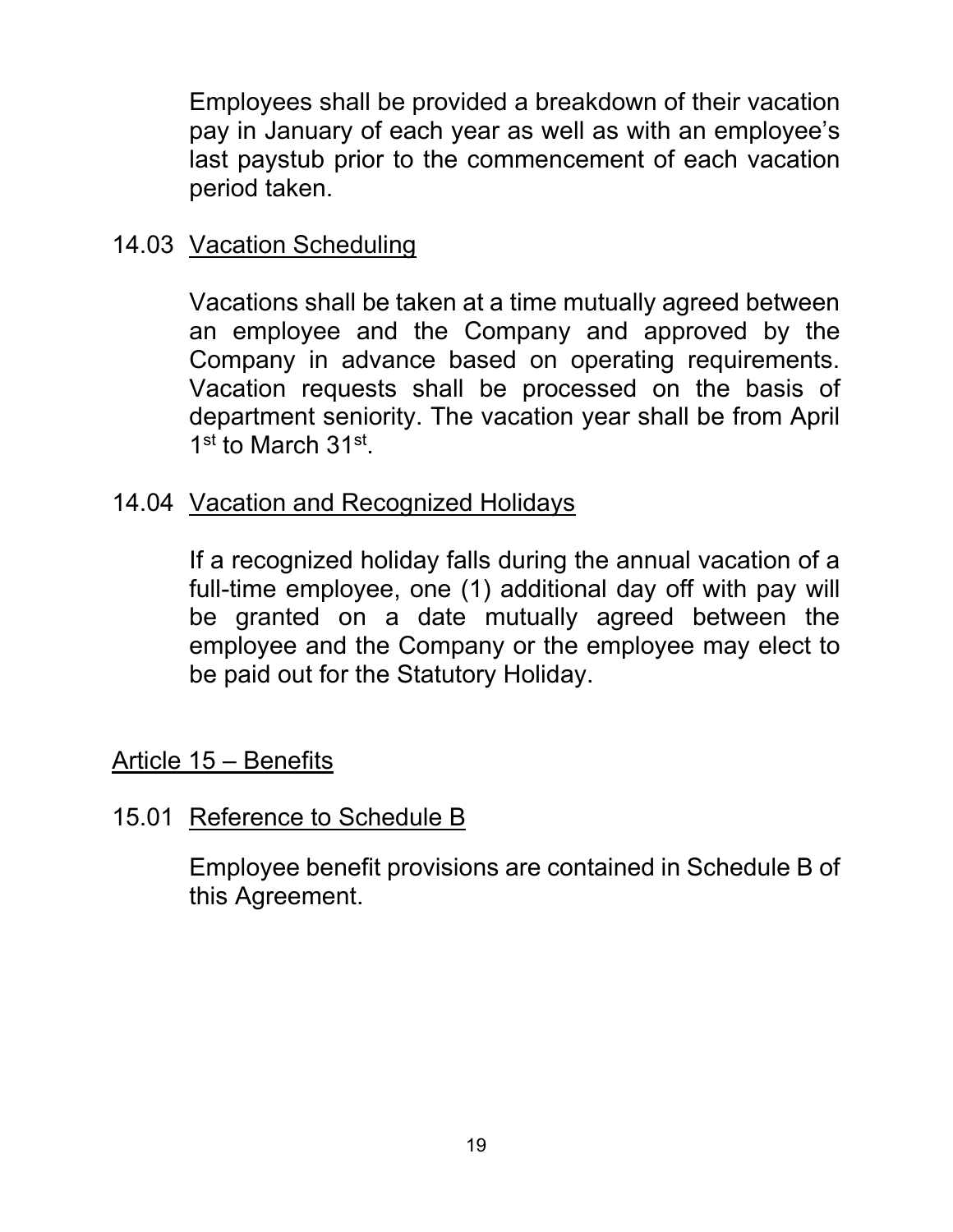#### <span id="page-24-0"></span>Article 16 – Leave of Absence

#### 16.01 Requests for Leaves of Absence

Requests for leave of absence extending over a period of more than one (1) week must be received in writing, provided however, that it may be extended by parties hereto. The Company will return their answer to a request in writing within seven (7) days. Absence without cause shall constitute grounds for dismissal.

#### 16.02 Unpaid Leave of Absence

Leave of absence without pay may be granted, by mutual agreement, in addition to regular vacation, however, employees with four (4) or more years seniority may request and shall be granted two (2) weeks of unpaid leave in addition to their regular vacation. Request for leave of absence shall be made in writing stating reasons therefore. Leaves of absence for extended vacation shall not be granted during July and August.

#### 16.03 Maternity and Parental Leave

*Requests for maternity leave and parental leave will be granted upon application in writing with at least two (2) weeks' notice and will be administered as per the Alberta Employment Standards Act as may be amended from time to time, except where this article provides for a greater right or benefit.* 

*In no case will these leave entitlements be less than a maximum of fifteen (15) weeks of unpaid maternity leave and thirty-seven (37) weeks of unpaid parental leave, unless otherwise agreed by the parties. The Maternity/Parenta[l leave shall b](#page-1-0)e consecutive except*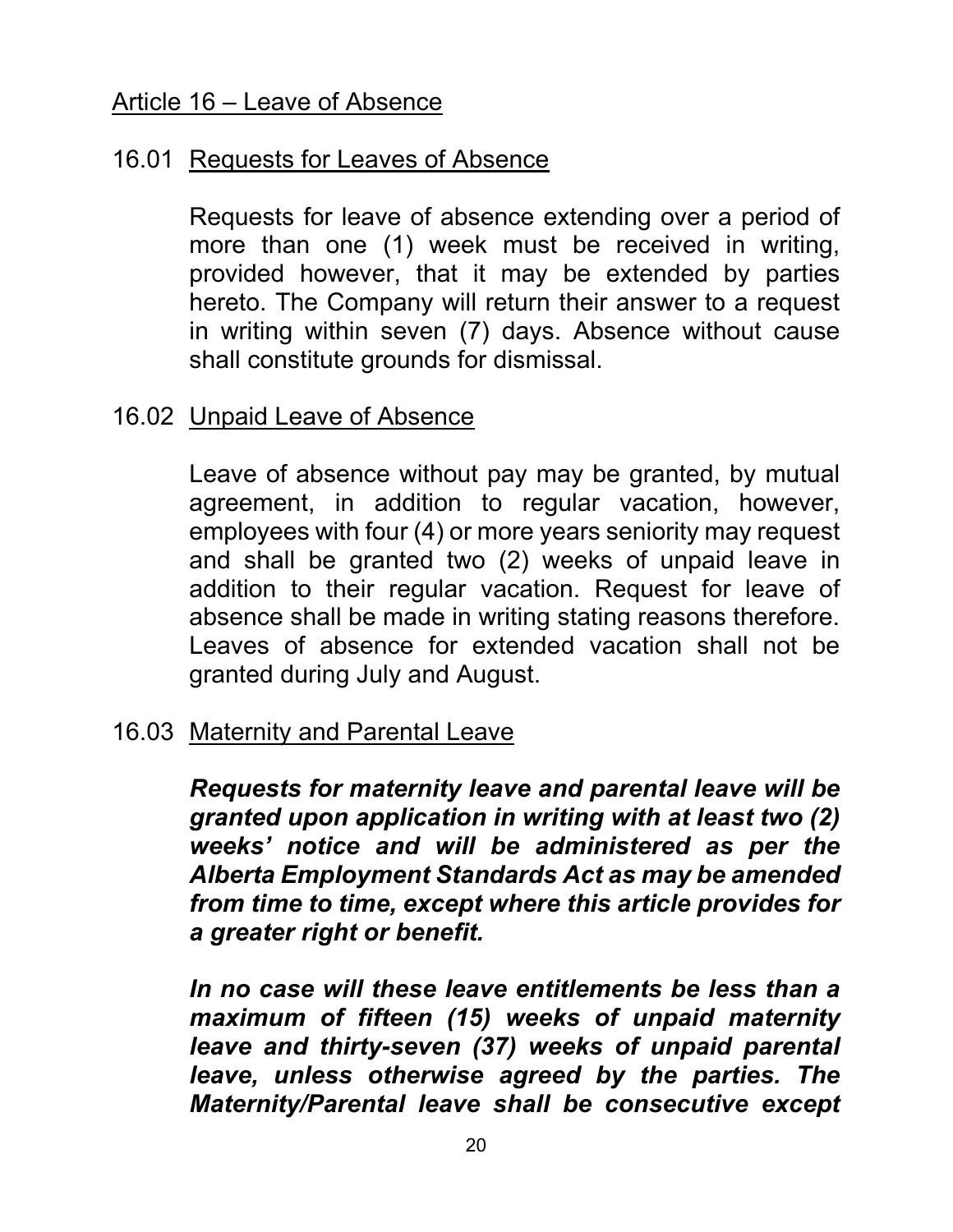# <span id="page-25-0"></span>*when an employee is required to work additional hours to qualify under the Employment Insurance Act.*

Employees will provide the *Company* with one (1) week's notice of their intent to return to work.

Upon return to work the employee will be reinstated and given credit for seniority accumulated from the date the leave of absence commenced until the date of the employee's return to work.

An employee who is granted this leave will be responsible for the full cost of continuing the Company's group insurance package.

In addition to the foregoing *parental* leave *permitted under the Alberta Employment Standards Act*, the *Company* will provide one (1) day paternity leave, with pay, within one (1) week of the birth of a child. This leave is not applicable when the employee is absent from work as a result of being on vacation or a statutory holiday, is collecting *disability benefits* or Workers Compensation Benefits, or is on leave of absence.

# 16.04 *Bereavement* Leave

(a) An employee shall be granted not less than *three (3)* days off from work, with pay, in the event of death in the immediate family, length of such leave shall be determined by the *Company*. The term immediate family shall mean mother-in-law, father-in-law, son-inlaw, daughter-in-law, brother-in-law, sister-in-law, grandparents, stepfather, stepmother, stepbrother, stepsister, and grandchildren.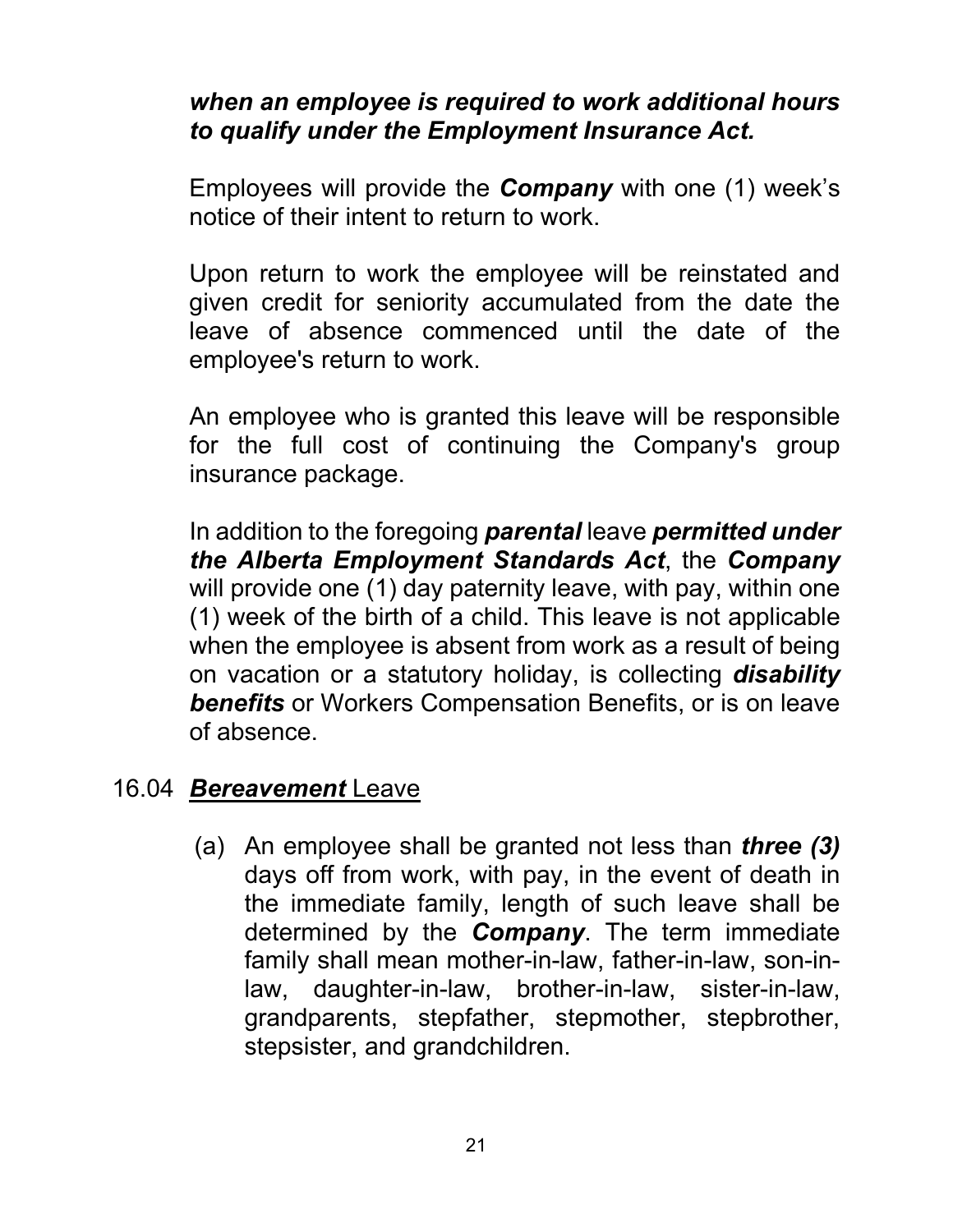- <span id="page-26-0"></span>(b) Notwithstanding the foregoing, if the death is a case of spouse*, common-law partner,* father, mother, child, legal step child, brother or sister, the employee shall be entitled up to *five (5)* days with pay and further consideration of leave of absence at the time of bereavement.
- (c) Consideration will also be given with respect to travel time. Employee's day off or vacation will not be used to circumvent funeral leave.

# 16.05 Union Leave

The *Company* agrees to grant necessary time off, without pay, and without loss of accrued seniority to any employee who is elected, appointed*,* or designated by the Union to attend a labour convention or to serve in any capacity on legitimate official Union business, provided however, that sufficient notification is given the *Company* so that such employee's position can be filled.

Where a leave of absence is granted *to* an employee by the *Company*, provided such leave does not exceed one (1) year, the employee shall suffer no loss of seniority for that period.

#### 16.06 Jury Duty

An employee summoned to jury duty or subpoenaed as a witness shall be paid the difference between the amount paid for such jury service and the amount of basic wages they would normally have earned had they been scheduled to work on such days. The employee shall report to work when not required by the Court providing there is not less than two (2) hours remaining in *the employee's* normal work shift. Time [worked on the job](#page-1-0) in excess of eight (8)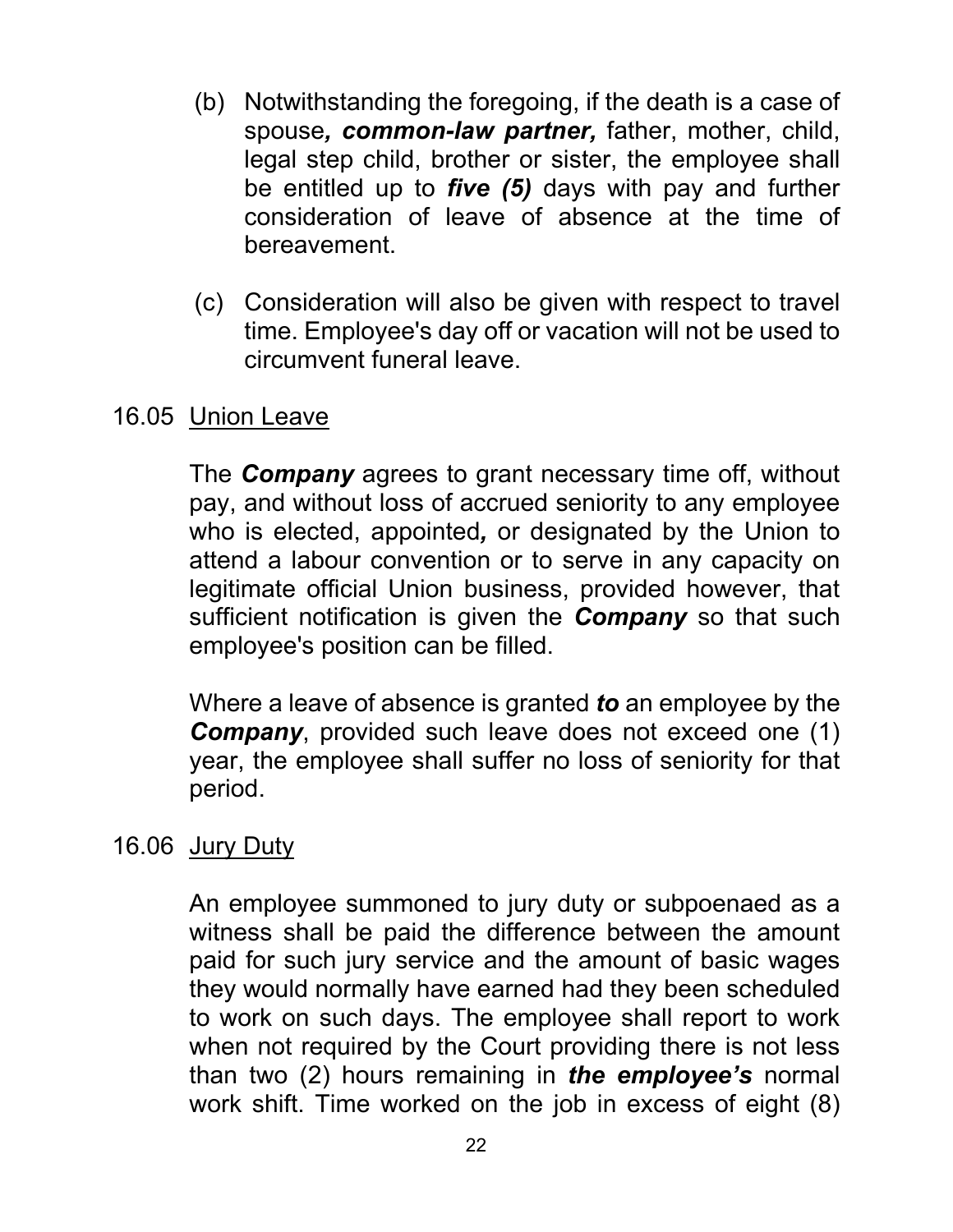<span id="page-27-0"></span>hours combined with jury duty and time worked on the job in one *(1)* day shall be considered overtime and paid at applicable overtime rates.

# Article 17 – Separation of Employment

#### 17.01 Payment Upon Discharge

If an employee is discharged by the Company, the employee shall be paid in full for all monies owing by the Company within three (3) days. If an employee quits the Company of *their* own accord, the employee will be paid on the next regular payday.

# 17.02 Record of Employment

When an employee leaves the employ of the Company for any reason or is laid off, the Company shall *provide* the employee*'s* Record of Employment *to Service Canada* showing *all required information* to *the employee's* last day of employment.

#### Article 18 – Safety & Health

# 18.01 Joint Health and Safety Committee

There shall be a Joint Health and Safety Committee *("JHSC")* appointed and shall constitute two (2) employee representative*s* appointed by the Union and two (2) representative*s* appointed by Management. Both parties shall be motivated by the need for appointing members to the Committee who shall be best capable of promoting safety throughout the Hatchery. Regular meetings of the Safety Committee shall be held at least once every three (3)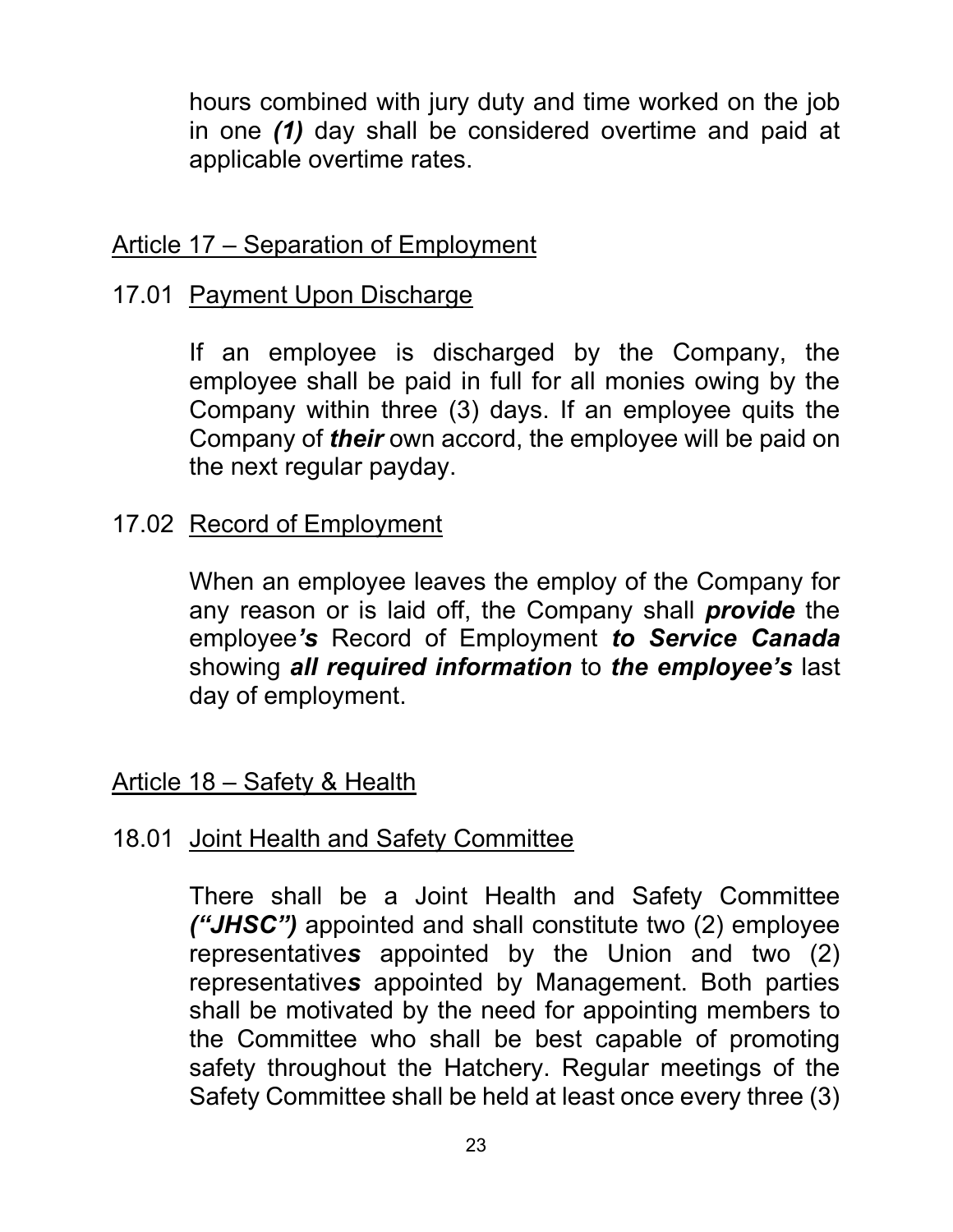<span id="page-28-0"></span>months. A list of names of the Safety Committee members shall be kept posted on the bulletin board in the lunch room.

*The Company shall provide training to all JHSC members as required under the Occupational Health & Safety Act (the "Act"). At the Company's discretion, such training shall either be held on Company time or outside of working hours. Where the training is held outside of working hours, employees shall be paid their regular rate of pay for all mandated training hours. The Company has the discretion to adjust a JHSC member's work schedule to accommodate training requirements. The cost of any training courses required for JHSC members under the Act shall be paid by the Company.*

#### 18.02 Workplace Injuries

An employee injured while working at the Hatchery shall suffer no loss of earnings for the balance of hours in the scheduled shift in which the accident occurs if, as a result of such injury, they are sent home or to the hospital or for medical attention and transportation will be provided.

#### Article 19 – Sick Leave

# 19.01 Paid Sick Leave

The Company agrees to provide sick leave with pay, earned at the rate of one (1) day sick leave for each month of employment. Employees will accrue one (1) sick day credit only if they worked every scheduled work day of the calendar month for which the accrual is being calculated. Sick leave with pay shall be cumulative up to twenty (20) days. Accumulation shall commence upon completion of a six (6) month eligi[bility period.](#page-1-0)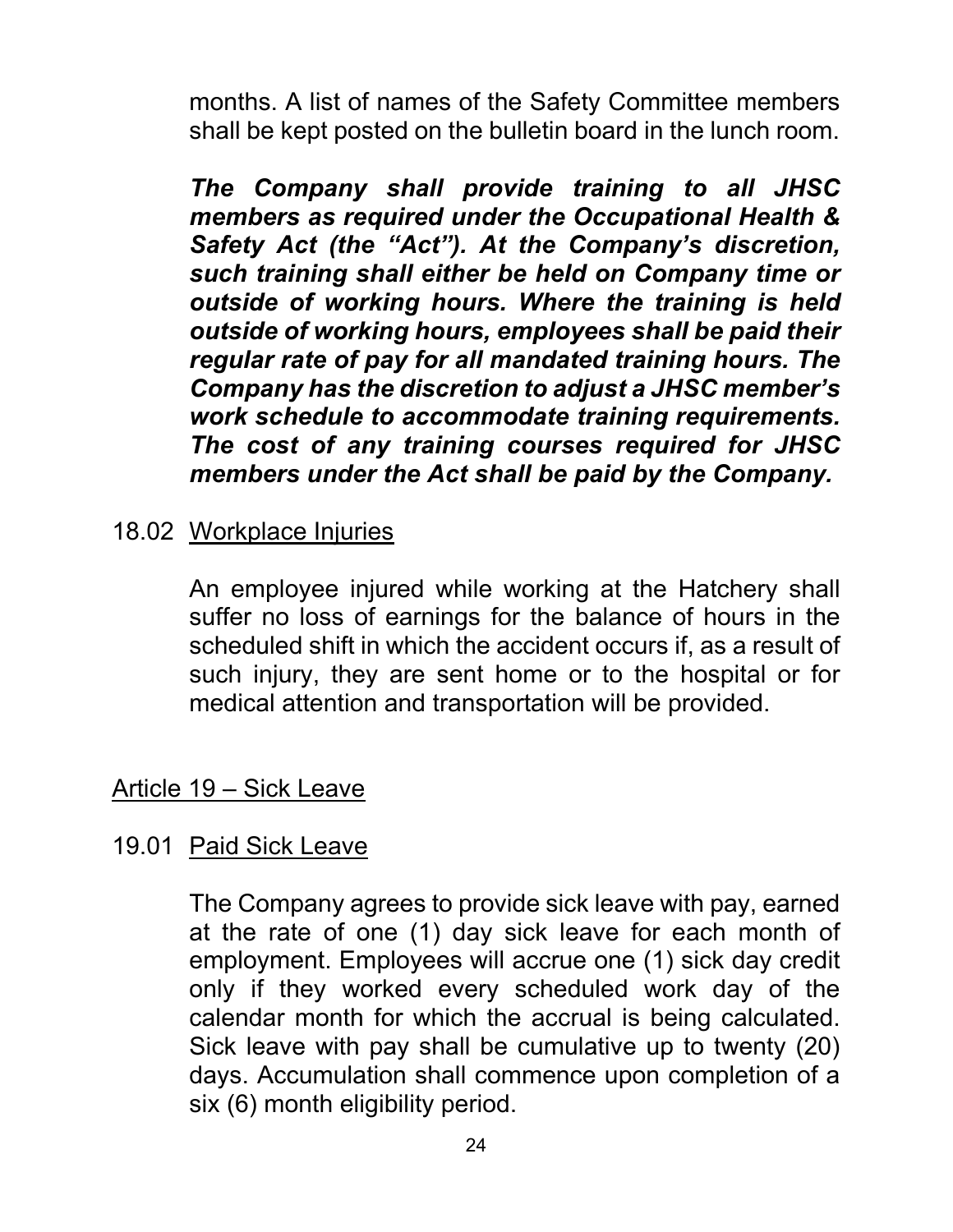- <span id="page-29-0"></span>(a) On a day that an employee works less than three (3) hours and goes home sick, that day shall be counted as first day of sickness. Sick employees shall not be requested to remain in the plant beyond the three (3) hours to circumvent first day of sickness.
- (b) Doctor's note is not required for two (2) or less days of illness for the purpose of sick pay. No employee on sick leave shall be paid for the first day of absence.
- (c) Doctor's notes, when required by the Company, shall be reimbursed to a maximum of *fifty (*\$50.00*) dollars*/receipt (upon proper proof of payment).

#### Article 20 – No Strikes or Lockouts

20.01 No Lockout During Agreement

The Company agrees that it shall not cause or direct any lockout of the employees covered by this Agreement during the term of this Agreement, or any extension thereof.

#### 20.02 No Strike During Agreement

The Union agrees that there shall be no collective action which shall stop or interfere with production during the term of this Agreement or during the time the said Agreement is under negotiation, or re-negotiation.

#### Article 21 – General

#### 21.01 Clothing

Adequate and appropriate clothing, as determined by the Company, including special wearing apparel an employee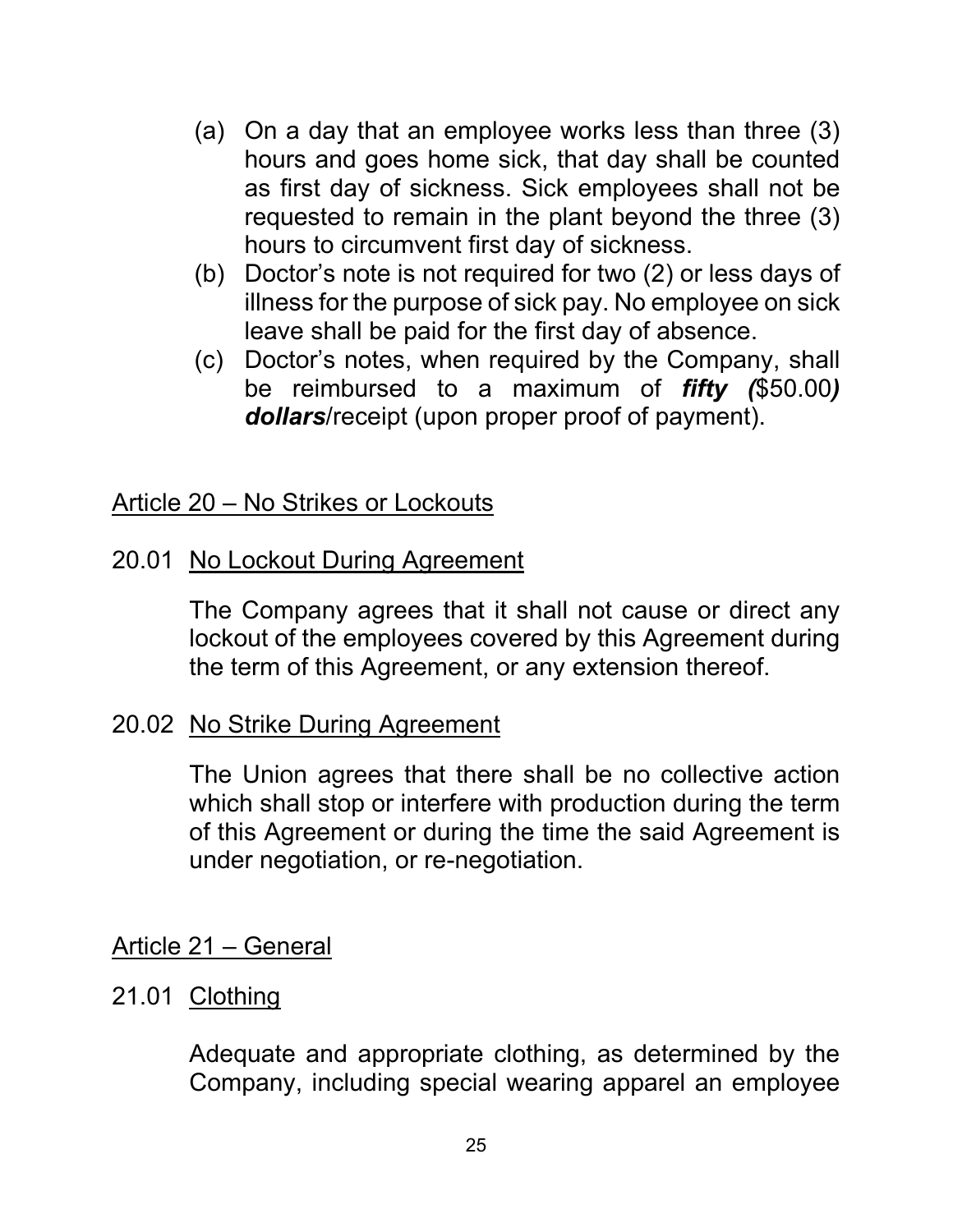<span id="page-30-0"></span>is required to wear so as to safely and adequately perform their work, shall be furnished and laundered by or at the expense of the Company.

#### 21.02 Safety Shoes

Employees who have passed probation will be reimbursed for the purchase of steel-toed safety footwear up to a maximum of one hundred *twenty-five (\$125.00)* dollars per year*, effective date of ratification*. To be reimbursed, employees will be required to provide a receipt.

# 21.03 Truck Drivers' Licensing

After receiving a receipt, the Company will reimburse fulland part-time drivers for the cost of a medical exam associated with their 1A and 3B license renewal where the drivers need to use their license on a regular and recurring basis. The Company may request a Driver's Abstract at any time from a full or part-time Driver or any employee temporarily filling that position. The Company also agrees to pay the fee for obtaining the Abstract as well as the cost of renewing the drivers' license.

# *21.04 Education and Training Fund*

*The Company shall contribute five hundred (\$500.00) dollars per year to the United Food and Commercial Workers Canada Union, Local No. 401 Education and Training Fund.*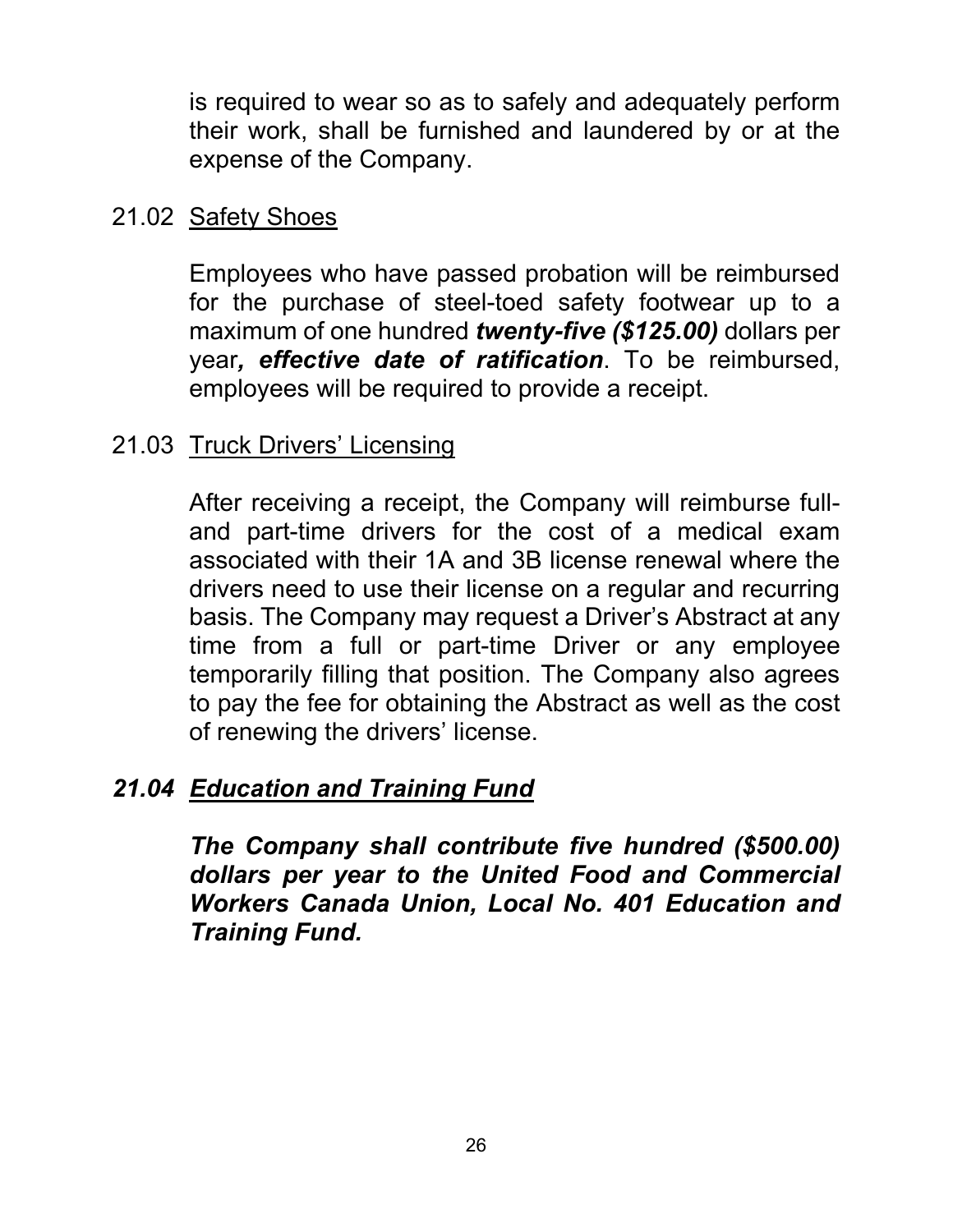# <span id="page-31-0"></span>Article 22 – Duration of Agreement

# 22.01 Duration

This Agreement shall be in full force and effect from February *28th, 2020* and February 27*th*, *2025* and shall continue in full force and effect from year to year thereafter subject to the right of either party to this Agreement not less than sixty (60) days and not more than one hundred and twenty (120) days prior to the termination date of this Agreement, to give notice in writing to the other party requiring the other party to commence collective bargaining with a view to conclusion of a renewal or revision this Agreement. If neither party provides notice in accordance with this provision, the Agreement shall continue in full force and effect for one (1) additional year and from year to year thereafter until notice is served by either party.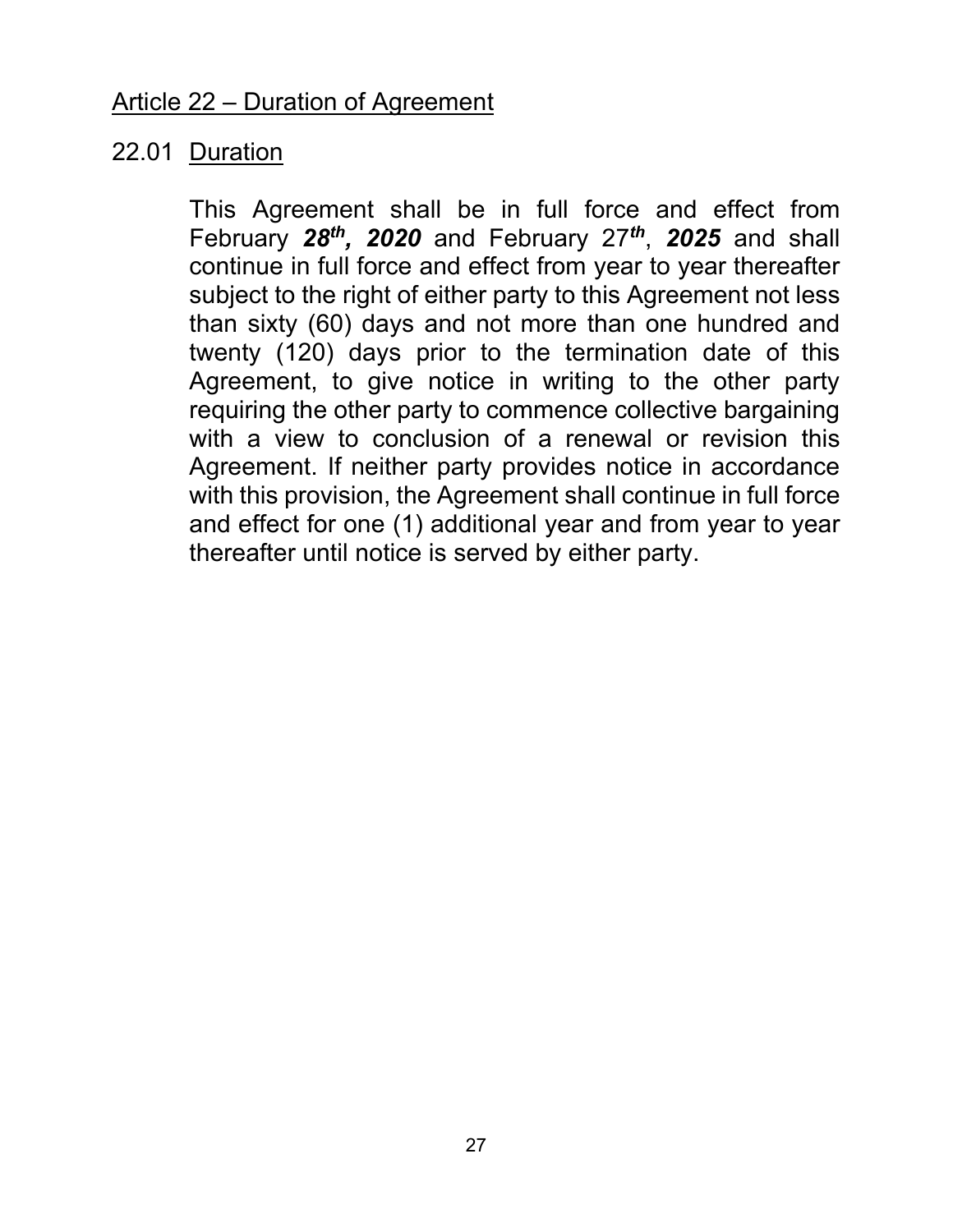Signed this  $15th$  day of  $F_{2b}$ 

For the Company:

For the Union:



Company Committee: Bill Roberts **Jacquelyn Darragh Christina Clark-Turcotte Serena Lendzyk Stephanie Sangster** 

Bargaining Committee: **Andrew Lemoine Rick Schneider Michelle Cahill Lee Clarke** 

**This Agreement was ratified on March 29th, 2021.**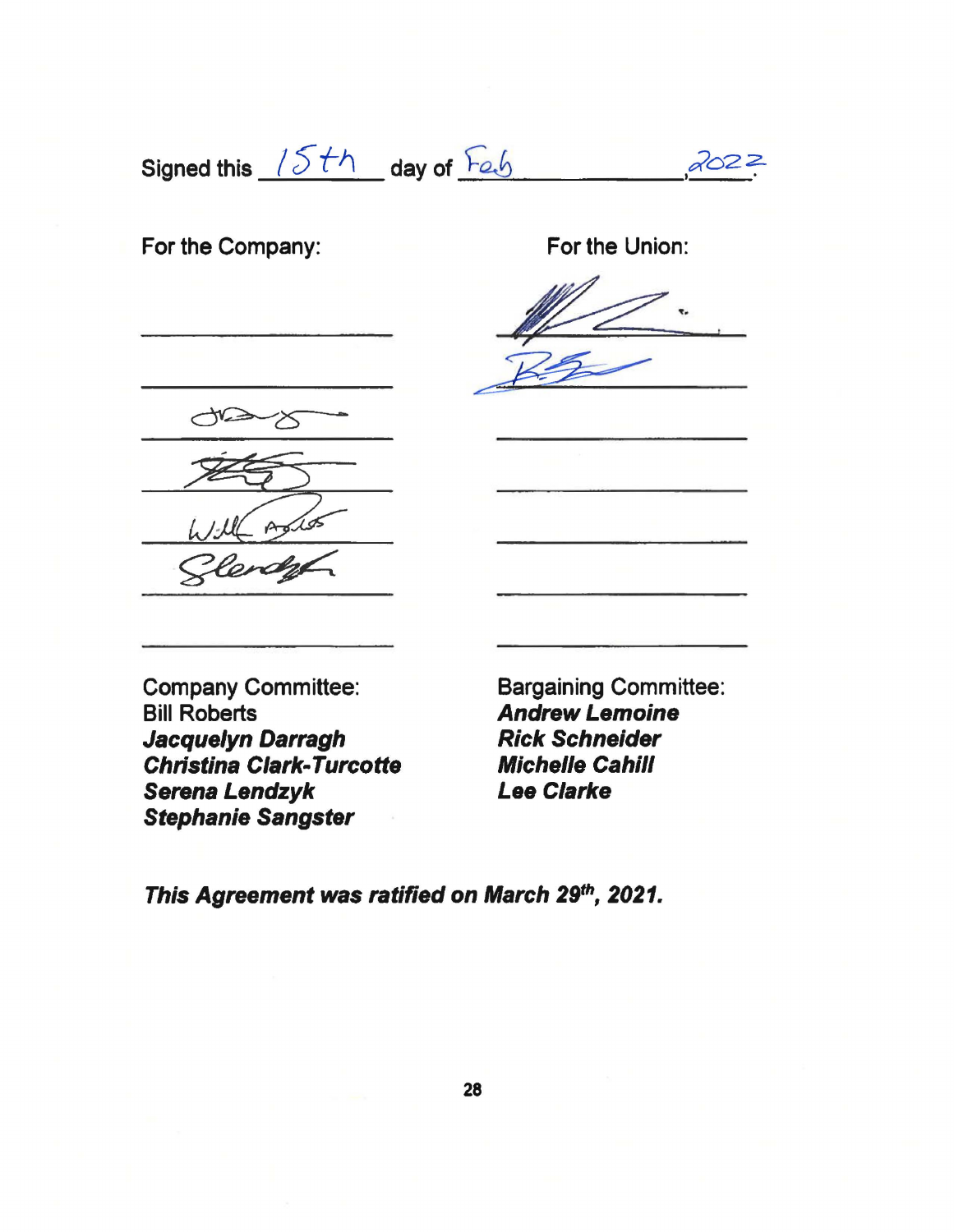|--|

<span id="page-33-0"></span>

| <b>Classification</b> | Progression       | Rate of Pay |         |         |         |         |         |
|-----------------------|-------------------|-------------|---------|---------|---------|---------|---------|
|                       |                   | 2019        | 2020    | 2021    | 2022    | 2023    | 2024    |
| General               | <b>Start Rate</b> | \$17.77     | \$18.12 | \$18.47 | \$18.82 | \$19.22 | \$19.67 |
| Labourer 1            | 3 months          | \$18.27     | \$18.62 | \$18.97 | \$19.32 | \$19.72 | \$20.17 |
|                       | 6 months          | \$18.77     | \$19.12 | \$19.47 | \$19.82 | \$20.22 | \$20.67 |
|                       | months<br>9       | \$19.27     | \$19.62 | \$19.97 | \$20.32 | \$20.72 | \$21.17 |
|                       | 12 months         | \$19.92     | \$20.27 | \$20.62 | \$20.97 | \$21.37 | \$21.82 |
| General               | <b>Start Rate</b> | \$18.92     | \$19.27 | \$19.62 | \$19.97 | \$20.37 | \$20.82 |
| Labourer 2            | 3 months          | \$19.42     | \$19.77 | \$20.12 | \$20.47 | \$20.87 | \$21.32 |
|                       | 6 months          | \$19.92     | \$20.27 | \$20.62 | \$20.97 | \$21.37 | \$21.82 |
|                       | months<br>9       | \$20.17     | \$20.52 | \$20.87 | \$21.22 | \$21.62 | \$22.07 |
|                       | 12 months         | \$20.42     | \$20.77 | \$21.12 | \$21.47 | \$21.87 | \$22.32 |
| Equipment             | <b>Start Rate</b> | \$21.37     | \$21.72 | \$22.07 | \$22.42 | \$22.82 | \$23.27 |
| Technician 1          | 3 months          | \$22.17     | \$22.52 | \$22.87 | \$23.22 | \$23.62 | \$24.07 |
|                       | 6 months          | \$22.67     | \$23.02 | \$23.37 | \$23.72 | \$24.12 | \$24.57 |
|                       | 9 months          | \$23.17     | \$23.52 | \$23.87 | \$24.22 | \$24.62 | \$25.07 |
| Equipment             | <b>Start Rate</b> | \$23.17     | \$23.52 | \$23.87 | \$24.22 | \$24.62 | \$25.07 |
| Technician 2          | 3 months          | \$24.17     | \$24.52 | \$24.87 | \$25.22 | \$25.62 | \$26.07 |
|                       | 6 months          | \$25.17     | \$25.52 | \$25.87 | \$26.22 | \$26.62 | \$27.07 |
|                       | 9 months          | \$26.17     | \$26.52 | \$26.87 | \$27.22 | \$27.62 | \$28.07 |
| Driver (Class 1)      | <b>Start Rate</b> | \$24.70     | \$25.05 | \$25.40 | \$25.75 | \$26.15 | \$26.60 |
|                       | 3 months          | \$25.20     | \$25.55 | \$25.90 | \$26.25 | \$26.65 | \$27.10 |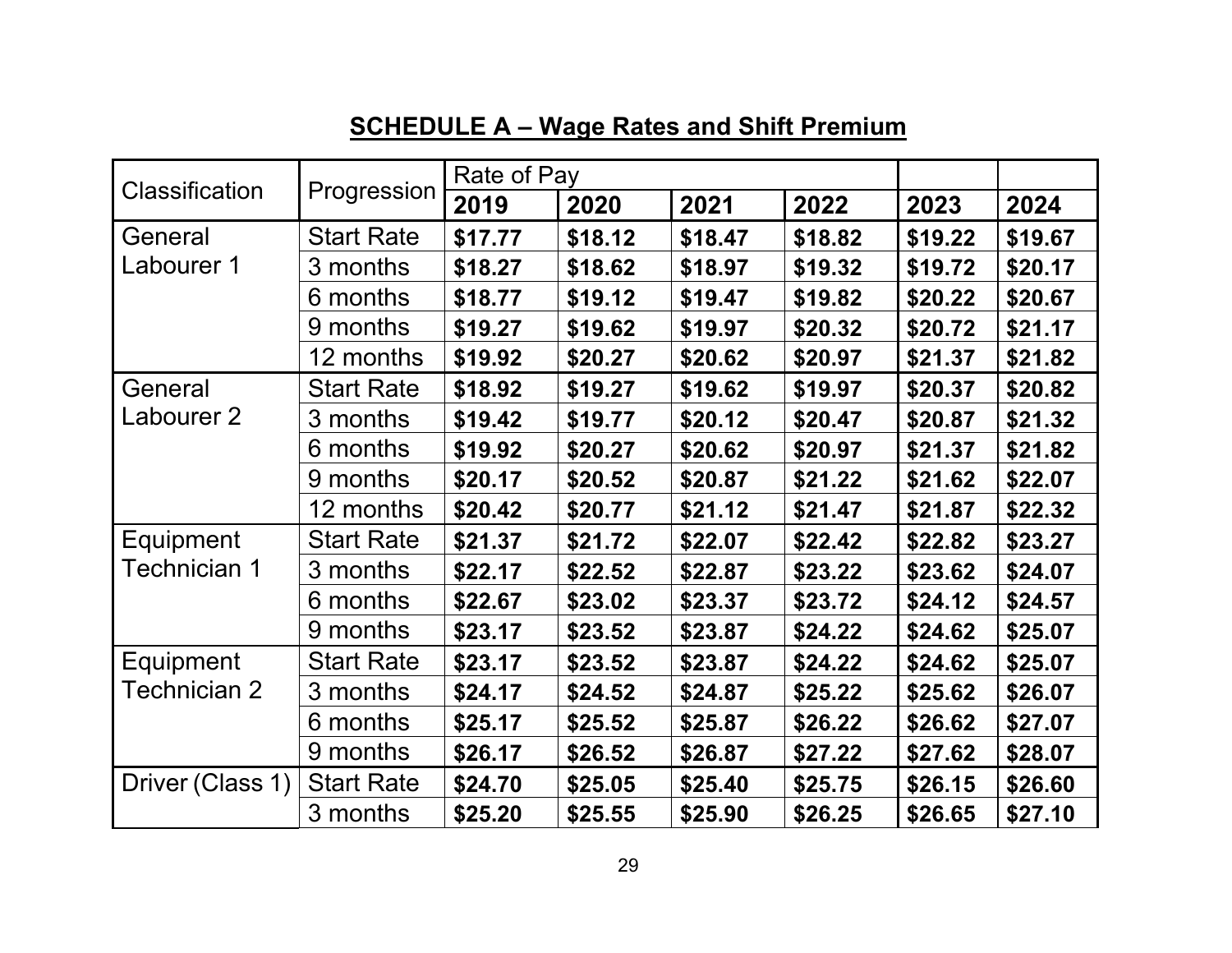<span id="page-34-0"></span>

|                  | 6 months          | \$25.70 | \$26.05 | \$26.40 | \$26.75 | \$27.15 | \$27.60 |
|------------------|-------------------|---------|---------|---------|---------|---------|---------|
|                  | 9 months          | \$26.20 | \$26.55 | \$26.90 | \$27.25 | \$27.65 | \$28.10 |
| Driver (Class 3) | <b>Start Rate</b> | \$22.75 | \$23.10 | \$23.45 | \$23.80 | \$24.20 | \$24.65 |
|                  | 3 months          | \$23.25 | \$23.60 | \$23.95 | \$24.30 | \$24.70 | \$25.15 |
|                  | 6 months          | \$23.75 | \$24.10 | \$24.45 | \$24.80 | \$25.20 | \$25.65 |
|                  | 9 months          | \$24.25 | \$24.60 | \$24.95 | \$25.30 | \$25.70 | \$26.15 |
| Journeyman       |                   | \$40.10 | \$40.45 | \$40.80 | \$41.15 | \$41.55 | \$42.00 |

#### Shift Premium

Effective February 28<sup>th</sup>, 2017, each employee shall receive an off shift premium of thirty (\$0.30) cents per hour for all hours scheduled and worked commencing between 12:00 noon and 4:30 a.m. Production employees regularly scheduled to work afternoons will also receive the shift premium for hours worked on Saturday regardless of start or finish times. Such premium shall not be considered as part of an employee's basic rate.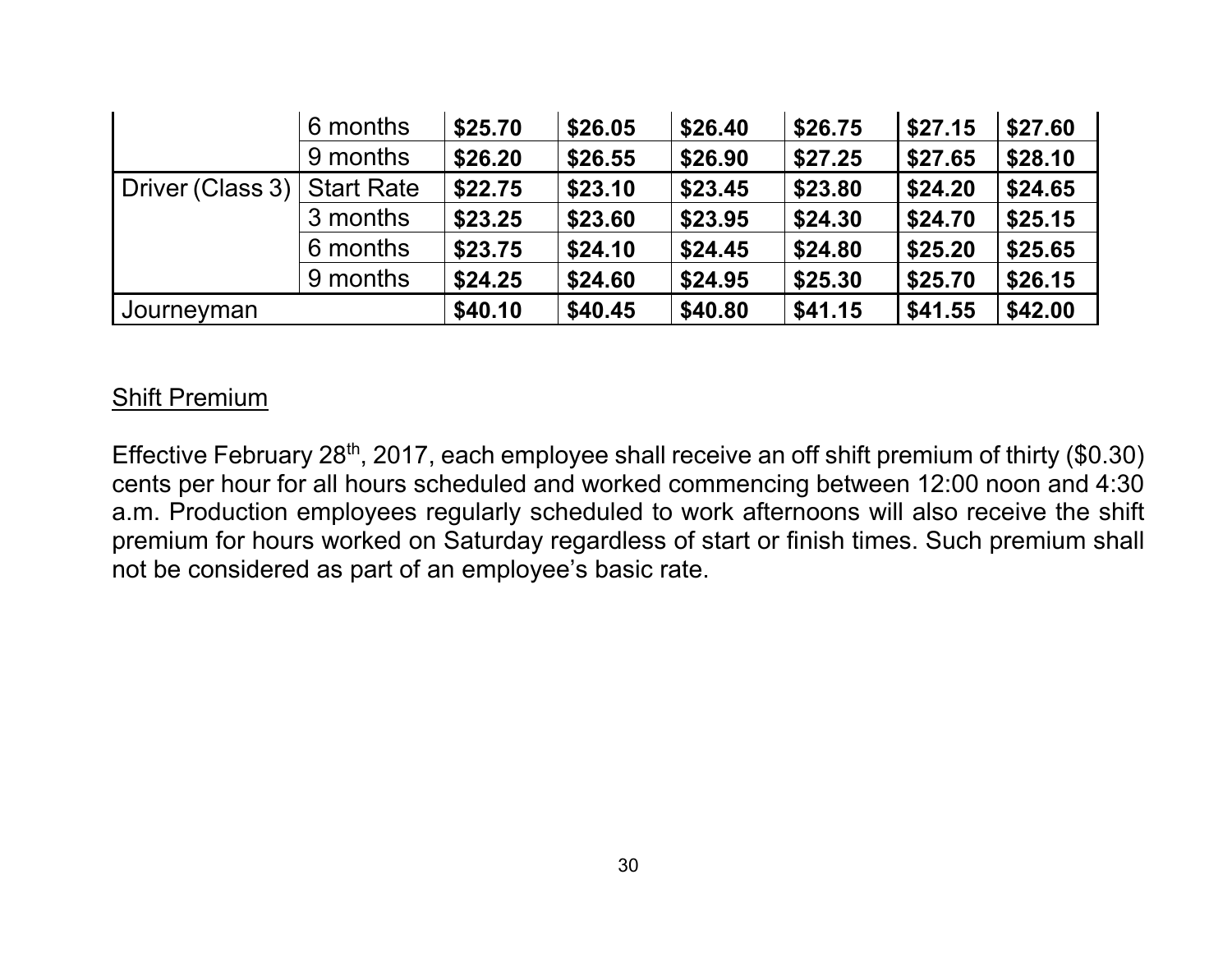# SCHEDULE B – Benefits

- <span id="page-35-0"></span>1. The Company will continue to pay its share of the premiums for the following types of benefit plans. Employees' eligibility for benefits is subject to the terms of the plans.
	- (a) Dental Plan Effective February 28*th*, 2017, yearly maximums in the Plan shall be as follows:
		- Preventative Care *\$1850\**;
		- Basic Plan *\$1850\**;
		- Major Plan *\$1850\**;
		- Orthodontic Plan \$2250.

# **\* Preventive Care, Basic Plan, and Major Plan subject to a combined maximum**

- . (b) Extended Health Care Plan
- (c) Life Insurance
- (d) Pension
	- All employees will move from their existing plan to the Pension Plan for employees of Sofina Foods Inc./Aliments Sofina Inc. and Participating Affiliates. Company will match employees' contributions at *four and one half (*4.5%*) percent* of regular earnings, as defined by the plan.
	- Effective February 28*th*, 2018, the Company will match employees' contributions at four and three quarter (4.75%) percent of regular earnings, as defined by the Plan.
	- Effective February 28*th*, 2019, the Company will match employees' contributions at five (5%) percent of regular earnings, as d[efined by the Plan](#page-1-0).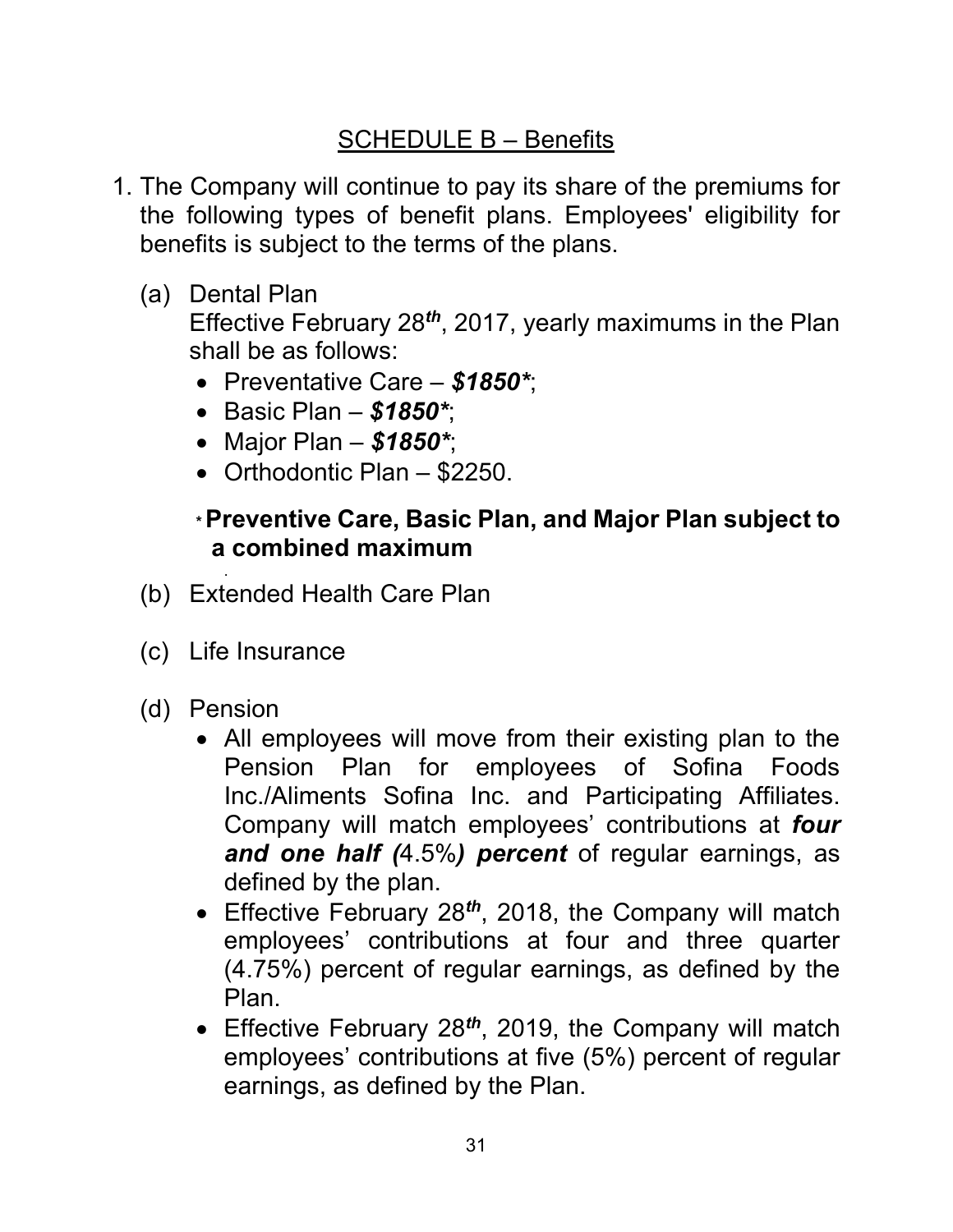- (e) Long-term Disability
- (f) Vision Care:
	- *New coverage for eye exams at forty (\$40.00) dollars every twenty-four (24) months;*
	- Year 1: \$200*.00* yearly maximum;
	- Year 4: \$250.00 yearly maximum*.*
- 2. The group insurance benefits will continue as presently enjoyed.
- 3. The current group insurance cost sharing arrangement will continue.
- 4. In the event the Company chooses a different carrier, the level and kind of benefits will not change without mutual agreement.
- 5. The Company will pay *seventy-five (*75%*)* of the premium for the Alberta Health Care Plan as it is on the date of ratification.
- 6. Benefit booklets will be made available.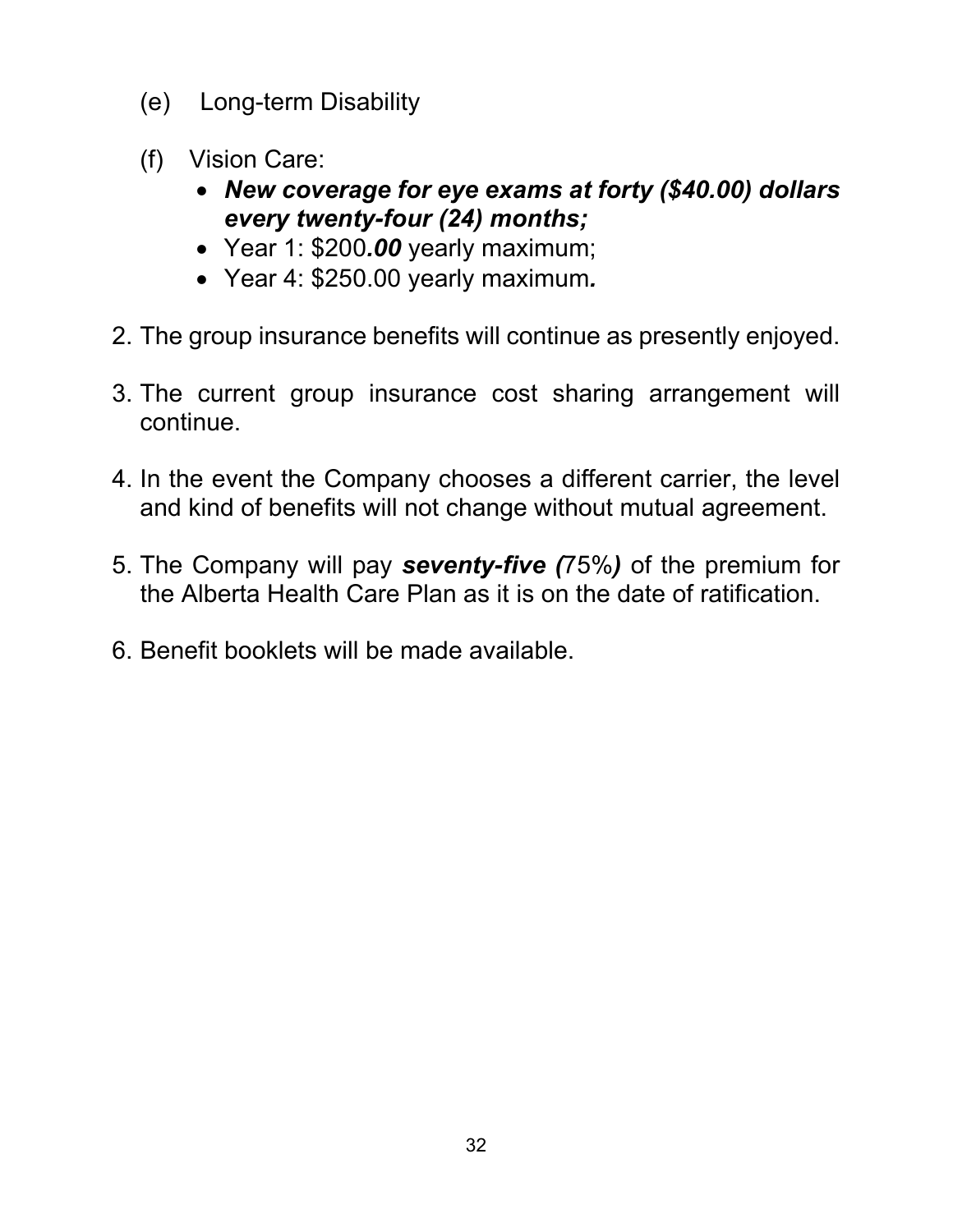# *Letters of Understanding*

# <span id="page-37-0"></span>*Letter of Understanding #1 – Common Anniversary Date for Vacation*

*At any time during the lifetime of the Collective Agreement, at the request of either the Union or the Company and upon providing one (1) months' notice, the Parties agree to meet and discuss the possibility of moving to a common anniversary date as opposed to individual employee anniversary dates. The parties may also discuss the possibility of modifying the vacation scheduling year. Any decision with respect to moving to a common anniversary date or modifying the vacation scheduling year will only be made by mutual agreement.*

# *Letter of Understanding #2 – Public Health Emergency*

*During the 2020 renewal collective agreement negotiations, the parties discussed the process surrounding public health emergencies. The Company agrees that should the Provincial Government declare a public health emergency that materially impacts the bargaining unit, the Company will contact the Union and share and review any applicable plans.*

*Employees will be strongly encouraged by the parties to take a vaccine in the interests of workplace health and safety; however, the vaccine will not be mandatory unless the applicable government authorities require mandatory COVID-19 vaccinations for Albertans or for the industry in which the Company operates.*

*This Letter of Understanding shall remain in effect until expiration of the Collective Agreement or until the end of the public health emergency as declared by provincial government.*